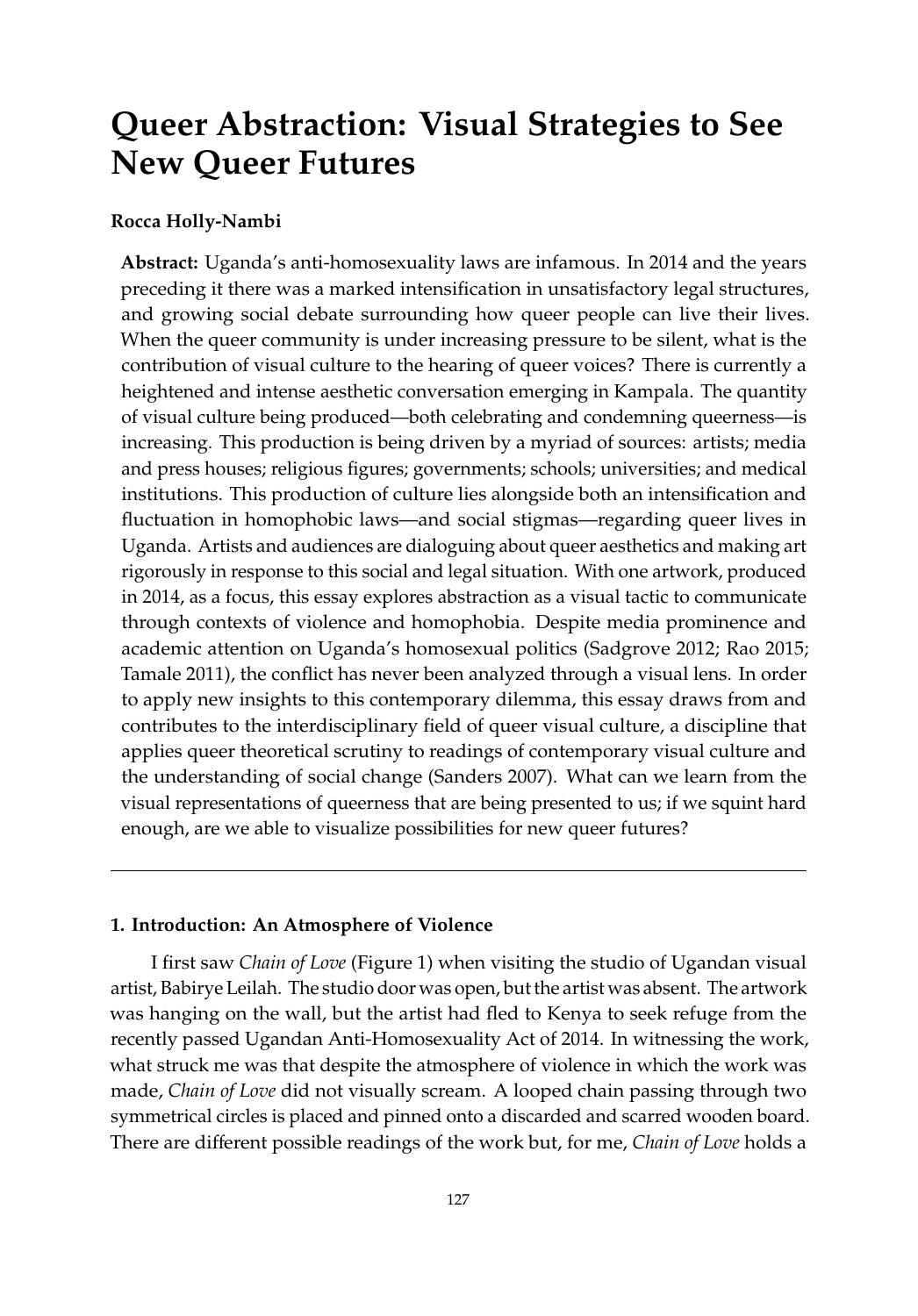sense of balance, of dignity, yet the use of decayed wood, chains, padlocks, and pins points to a muffled anguish underlying this impression of calm. points to a muffled anguish underlying this impression of calm.

<span id="page-1-0"></span>

**Figure 1.** Chain of Love, Babirye Leilah, 2014. **Figure 1.** Chain of Love, Babirye Leilah, 2014.

## *1.1. Law and Life*  **2. Law and Life**

Uganda's anti-homosexuality laws are infamous. The criminality of homosexuality has its foundations in the British colonial government's Penal Code Act of 1950, prohibiting "same-sex sexual acts as felonies" [\(The Penal Code Act](#page-21-0) [1950,](#page-21-0) pp. 145–147). New laws have since been constructed, created, removed, a climax in these fluctuations, the Anti-Homosexuality Act was signed in parliament by President and debated in Uganda, increasingly so in the last ten years. Marking a climax in these fluctuations, the Anti-Homosexuality Act was signed in parliament by President Museveni on February 24, 2014. The act was termed the "kill the gays bill" by western media for its allowance of those convicted of homosexuality to be subject to the death penalty, although this was later altered to imprisonment for life [\(Fallon](#page-18-0) [2014,](#page-18-0) p. 9). Upon implementation of the act, a collision of celebrations and  $\frac{1}{\sqrt{1 + \frac{1}{\sqrt{1 + \frac{1}{\sqrt{1 + \frac{1}{\sqrt{1 + \frac{1}{\sqrt{1 + \frac{1}{\sqrt{1 + \frac{1}{\sqrt{1 + \frac{1}{\sqrt{1 + \frac{1}{\sqrt{1 + \frac{1}{\sqrt{1 + \frac{1}{\sqrt{1 + \frac{1}{\sqrt{1 + \frac{1}{\sqrt{1 + \frac{1}{\sqrt{1 + \frac{1}{\sqrt{1 + \frac{1}{\sqrt{1 + \frac{1}{\sqrt{1 + \frac{1}{\sqrt{1 + \frac{1}{\sqrt{1 + \frac{1}{\sqrt{1 + \frac{1}{\sqrt{1 + \frac{1}{\sqrt{1 +$ fear resulted. At a stadium in Kampala, thirty thousand Ugandans gathered to give thanks to president Yoweri Museveni for passing the act. The event, organized by the inter-religious council of Uganda, combined the fanfare of a mass political meeting with the party atmosphere of a cultural festival.<sup>1</sup> Elsewhere, the queer community next. Prior to the Anti-Homosexuality Act, life for queer Ugandans was already restrictive and dangerously precarious. In 2011, prominent LGBT activist David Kato was murdered in his home after having his identity revealed in the Ugandan went into hiding, $^2$  silenced by anxiety and apprehension for what might happen tabloid, Rolling Stones. $3$  The queer community, however, was not destroyed but rather emboldened by the tragedy. In 2012, the first gay pride march took place in Uganda. A few hundred queer Ugandans and their allies gathered in Entebbe,

 $\frac{1}{2}$  See [\(Hodes](#page-18-1) [2014\)](#page-18-1).

 $\frac{2}{3}$  See [\(Johnston](#page-19-0) [2014\)](#page-19-0).

See [\(Akinyemi](#page-17-0) [2016\)](#page-17-0).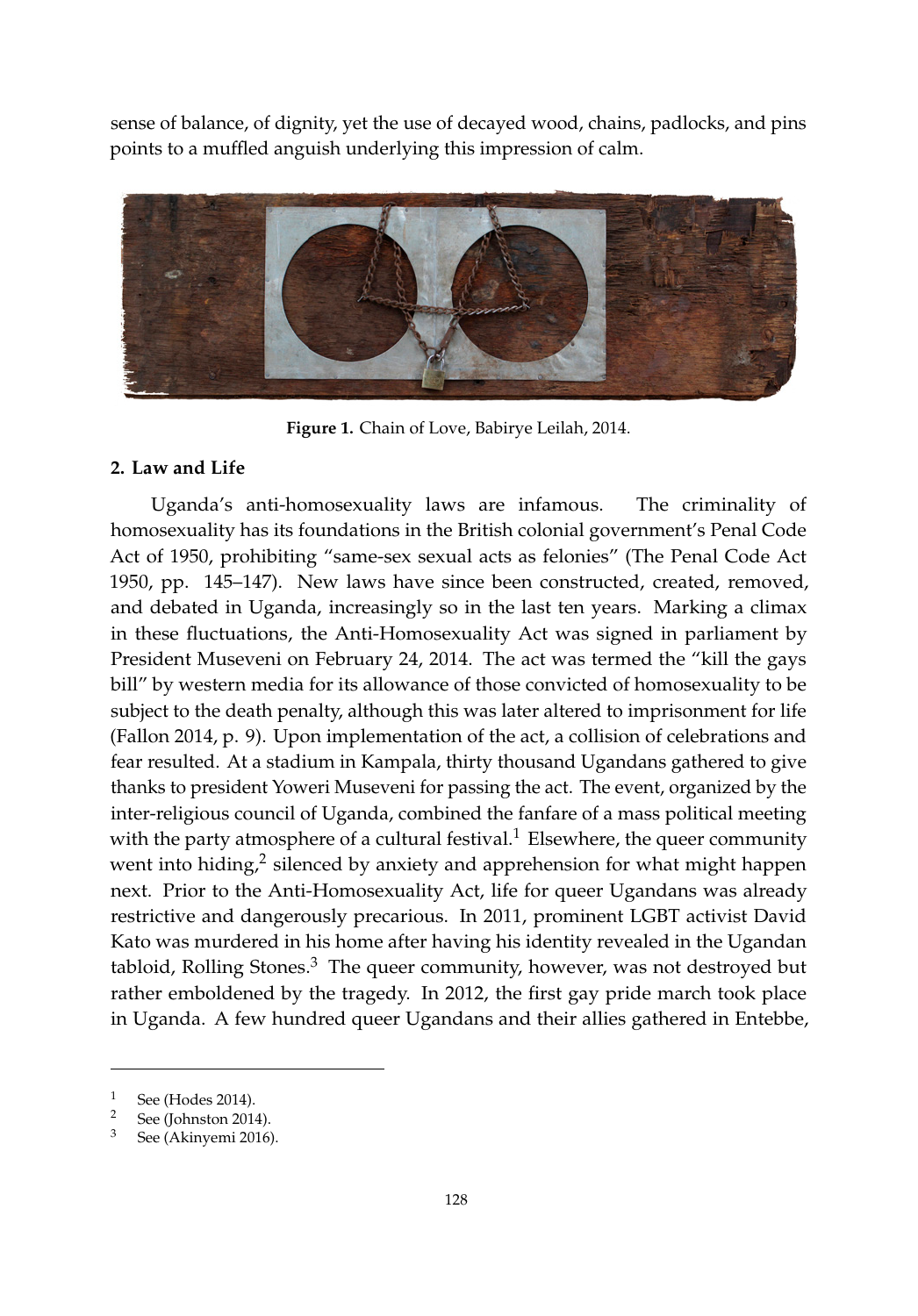a town neighboring Uganda's capital, Kampala, to undertake a celebration and as activist Frank Mugisha described it, take a "moment of happiness and peace denied to us the rest of the year" [\(Mugisha](#page-20-0) [2017,](#page-20-0) p. 4). Despite the vicious context for queer lives in Uganda, people were "tired of hearing a story that ignored their nuance[d] experiences of both joy and hardship" [\(Okeowo](#page-20-1) [2012,](#page-20-1) p. 1). The pride event became a place and a moment to visualize the layered nature of the queer struggle. The Anti-Homosexuality Act of 2014, therefore, came as a blockade to these glimmers of hope on Uganda's queer horizon.

The terminology within Uganda's Anti-Homosexuality Act was both ambiguous and all-encompassing, with homosexuality being defined in broad terms, including one who touches another person with the intention of committing an act of homosexuality being liable, upon conviction, to imprisonment for life.<sup>4</sup> Coupled with this elusive definition, the act included legal consequences for both the promotion of homosexuality and for the protection of homosexuals. In a speech on 18 November, 2009 at the Human Rights and Peace Centre, Ugandan academic Dr. Sylvia Tamale presented an argument to Member of Parliament David Bahati, co-author of the Anti-Homosexuality Act (then in draft stage), for the bill not to be passed. Tamale describes how "with homosexuality defined in such a broad fashion as to include touching another person with the intention of committing the act of homosexuality, this is a provision highly prone to abuse and puts all citizens (both hetero and homosexuals) at great risk" [\(Tamale](#page-21-1) [2014,](#page-21-1) pp. 61–66). Tamale stressed that by creating such an ambiguous and expansive legal definition of homosexuality, a context of paranoia, confusion, and violence would be created. In 2016, reflecting on the passing of the act in 2014, artist and lawyer Angelo Kakande confirmed Tamale's concerns and described how the act ensured its own implementation beyond a state-enforced policing of sexual liberties, i.e., through citizen-to-citizen policing. Kakande recalls a fear that lay not with the legal implementation of the act, but with the public interpretation of the law: "We knew no court would enforce this law, except one, the court of public opinion. Here, in this country, killing a gay person in front of the police is ok. There's the law and then there's the public law. I knew a community could be protected in the law, but not in the people's law" [\(Kakande](#page-19-1) [2016\)](#page-19-1). Kenyan activist Jane Wothaya Thirikwa highlights how the combination of an escalation and broadening of legal structures built on homophobic foundations with an allowance of public interpretation and implementation of these laws results in "stigmatising and discriminatory attitudes, and radically undermines human rights efforts for sexual minorities" [\(Thirikwa](#page-21-2) [2018,](#page-21-2) p. 307). As one victim of these actions describes, "The police arrest you and parade you, but then they release you because

See [\(The Anti-Homosexuality Act](#page-21-3) [2014\)](#page-21-3).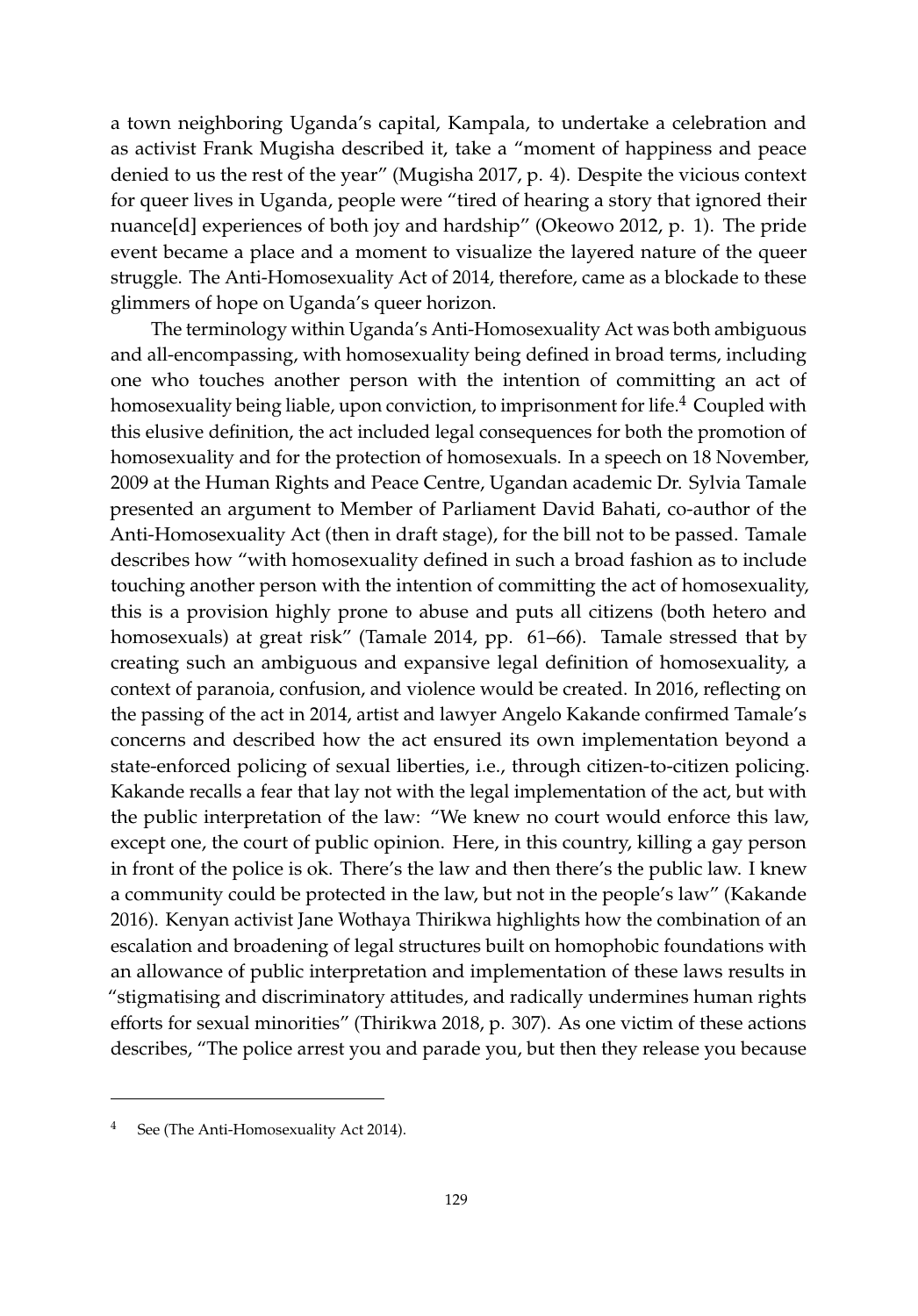they have nothing to charge you with. Once you go back to the community, you are at the mercy of the people you live with" (ibid., p. 309).

Fear of the application of the law by the public continues. The legal structures against homosexuality in Uganda have fluctuated significantly since 2009, and the legislative context is unpredictable; however, the public's reading of the law has been shown to be growing in conviction.<sup>5</sup> In 2009, Uganda's ruling party, the National Resistance Movement (NRM), first introduced Uganda's Anti-Homosexuality Act; however, the NRM's President Yoweri Museveni refused to sign the bill amid international pressure.<sup>6</sup> Writing in Transition Magazine, Richard Ssebaggala recalled that "The Bahati bill is on life support thanks entirely to the self-preservation instincts of Uganda's president, rather than changing attitudes in Uganda. People are routinely harassed and maligned: a local tabloid published the pictures and contact information of gay activists along with an imperative to 'hang them' and one prominent gay rights activist, David Kato, was killed in early 2011" [\(Ssebaggala](#page-21-4) [2011,](#page-21-4) p. 106). In August 2014, just six months after its signing into law, the Anti-Homosexuality Act was annulled [\(Harding](#page-18-2) [2014,](#page-18-2) p. 1). Importantly, the act was withdrawn on procedural grounds, and not for moral reasons. The annulment was on the grounds that the Parliament of Uganda had passed the law without the requisite quorum as provided for by the country's constitution.<sup>7</sup> Kakande recalls: "The Act was legally nulled, but the public hysteria the Act instigated into everyday lives ensured that street hate, mob justice, and atrocities such as corrective rape still occurred and continue to exist in Uganda today" [\(Kakande](#page-19-1) [2016\)](#page-19-1).

## **3. Queer Abstraction: A Strategy to Speak**

"She whispers so one can hear, but not all".

'Angelo Kakande on the artwork of Babirye Leilah, 2016.

It is within this context of fluctuating legal frameworks and tangible violent realities that *Chain of Love* was made. Babirye Leilah describes her artistic practice as abstract sculpture: "Recently my process has been fueled by a need to find a language to respond to the recent passing of the Anti-Homosexuality Act in Uganda. Through the act of burning, nailing and assembling I aim to address the realities of being gay in the context of Uganda" [\(Leilah](#page-19-2) [2016,](#page-19-2) p. 3). Within an atmosphere of violence, visual statements must be carefully considered. Babirye Leilah turns to both physical and metaphorical processes to represent the dangerous pressure being placed upon her as a queer Ugandan. On the strategy of *Chain of Love*, Kakande remarks: "Right now

<sup>&</sup>lt;sup>5</sup> See [\(Uganda Anti-Gay Timeline](#page-21-5) [2014\)](#page-21-5).<br><sup>6</sup> See (Branson 2013).

See [\(Branson](#page-17-1) [2013\)](#page-17-1).

See [\(Jjuuko and Mutesi](#page-19-3) [2018\)](#page-19-3).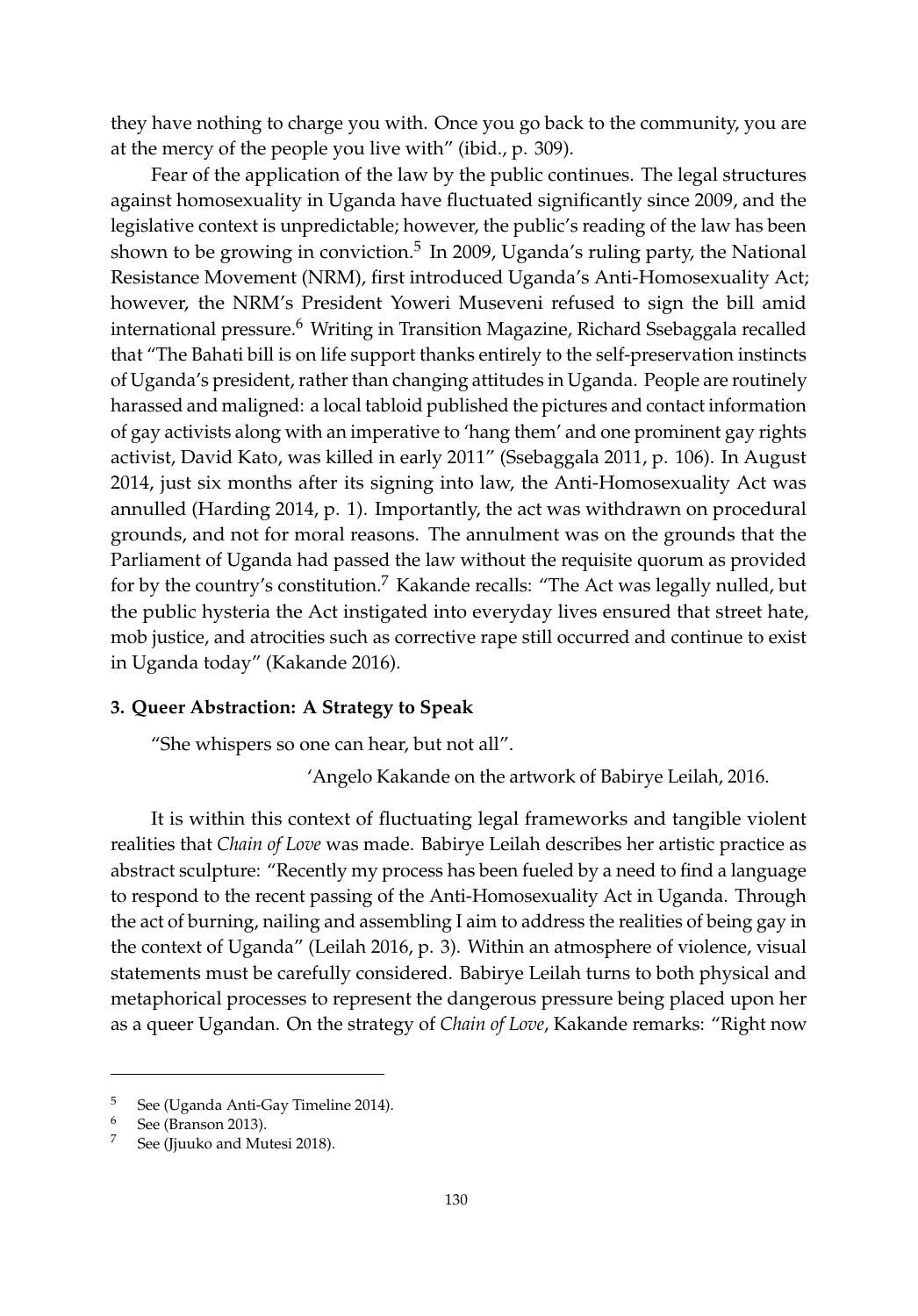she could only make a statement that's abstract and whimsical, she couldn't make it outright and obvious" [\(Kakande](#page-19-1) [2016\)](#page-19-1). For Babiyre Leilah, abstraction became a strategy to represent a muted voice and an absent body. The artist was unable to be physically present in Kampala, a chained artwork left behind spoke of love on the artist's behalf. Combined with the abstraction of metal shapes against wooden board, the symbolism of two circles chained and padlocked together, speaks to an impossible and yet irrepressible love. The combination of both chain and love in the title of the work prompts the viewer to question whether an impossible way of life might one day become possible.

This ability of an artwork to speak when the artist cannot is the route through which this essay passes, examining how abstraction is being used as a visual strategy to communicate in contexts of violence and homophobia. By continuing to speak, how are artists and artworks affecting audiences and the way in which we might see queer lives?

## *3.1. Abstraction: "The Process of Removing Something, Especially Water from a River or Other Source".*<sup>8</sup>

Uganda's 2014 Anti-Homosexuality Act was overturned, not for ethical reasons but, rather, the decision was made based on legal technicalities. The bodies subjugated to violence were removed from the court's consideration. The abstraction of the human from this process points to the violence embedded within the law. The ability for abstraction to remove, ignore, and erase humans from such processes points to the violence of abstraction itself. Uganda's Act desired queer bodies to be abstracted from society through a 14-year jail sentence, or through the public court of opinion, ostracization, shame, and violence. When such political abstractions are applied to marginalized bodies, critical human rights issues are raised. Nora N. Khan describes that, "The social imaginary of civilization thrives on some bodies being abstracted, and some, real" [\(Khan](#page-19-4) [2018,](#page-19-4) p. 19). In Uganda, the heterosexual body is given permission to remain, the homosexual to disappear. The gathering of crowds to celebrate the passing of the Anti-Homosexuality Act of 2014 in Kampala validates their heterosexual existence. The atmosphere of violence surrounding the queer community forces them to (temporarily) disappear and remove themselves from society.

The violence in abstraction is the violence of removal, the violence of erasure. This abstraction is seen vividly through the work of African-American artist, Sondra Perry, and her exhibition *Typhoon Coming On*, shown in 2018 at the Serpentine Sackler

Each of the next sub-titles drives from the three key Oxford English definitions of Abstraction, see: https://en.oxforddictionaries.com/definition/abstraction.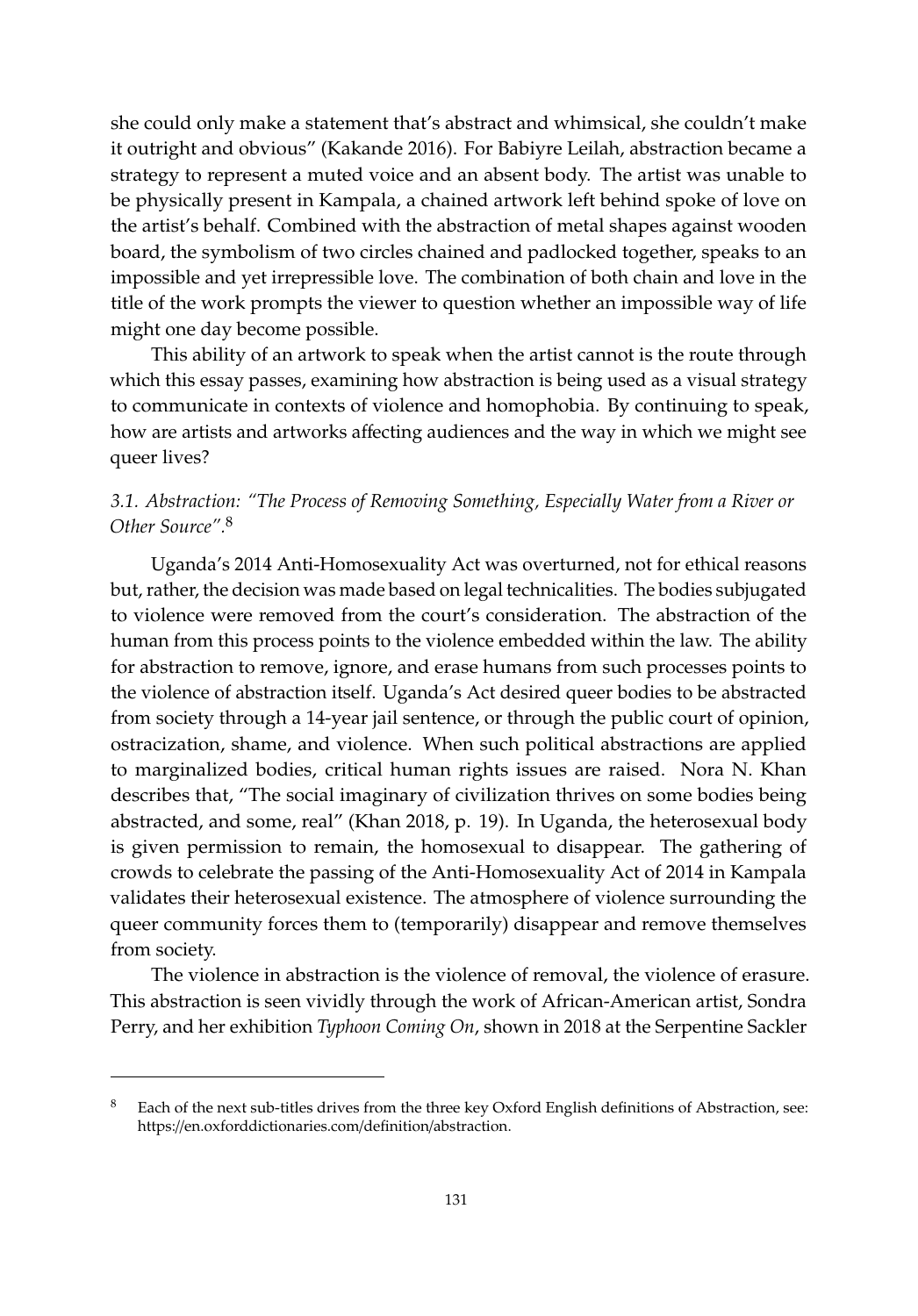Gallery in London.<sup>9</sup> In 1781, the British slave ship, Zong, sailed from Accra to Jamaica with 442 enslaved Africans on board. Upon experiencing rough waters and becoming low on essential supplies, the ship's crew murdered over 130 African people by throwing them overboard in order to claim insurance money for the loss of 'their property'.<sup>10</sup> Upon discovering the fraudulent claim, the ship owners were sued by the insurance company for a false insurance claim, not for the loss of life. In the gallery, Perry digitally projects an 1840 painting by William Turner titled *The Slave Ship*. Originally titled *Slavers Throwing overboard the Dead and Dying—Typhoon coming on*, the painting depicts the Zong massacre, bodies are seen in the wake of the ship as it sails forward into the horizon. Perry projects Turner's *The Slave Ship* digitally and in extreme close up against a gallery wall, to the extent that the bodies drowning in the waves of Turner's painting become impossible to see. The bodies are missing, and yet they don't need to be there to feel the violence that is present. Instead, the viewer is immersed in the abyss of Perry's digital installation and within the sea itself, forcing audiences to become entangled in the United Kingdom's complicity in the dehumanization of black people. The absence in Perry's work points to the enormity of violence she so wants us never to forget. Curator Adrienne Edwards attests that "Blackness is the original abstraction; people are living abstractions, meaning [they are] made up, conjured" [\(Rodney](#page-20-2) [2017,](#page-20-2) p. 6). Blackness becomes a space of racial projection, of people's fears and desires, not allowing the human itself to be seen. Black people's humanity is hidden, ignored, like the vanished people of the Zong slave ship.

In parallel, queer people in Uganda are told they do not exist, that they are the imaginings of a Western mode of living, that they are un-African, unaccepted by Uganda's nation-building projects, and unwanted by families.<sup>11</sup> Queer Ugandans are abstracted from society; the very concept of their queerness is denied. In conversation with writer and academic Saidiya Hartman, interviewer Patricia J. Saunders asks, "How do you get to know black bodies when they have been so abstracted?" [\(Saunders](#page-20-3) [2008,](#page-20-3) p. 2). Is it enough to understand slavery by looking to the archives in the absence of objects of memory, bones, and tombstones? How can we see queer bodies when so many attempts have been made to control and erase them from personal and public narratives? The archive becomes unsatisfactory when, for example, one tries to think critically about what it meant to throw "one hundred and fifty human beings overboard a ship in order to collect insurance monies", and yet, all that is in the archive is a two-page legal document (ibid., p. 3). And in remembering the lives of

<sup>9</sup> Sondra Perry, Typhoon Coming On, the Serpentine Gallery: https://[www.serpentinegalleries.org](https://www.serpentinegalleries.org/exhibitions-events/sondra-perry-typhoon-coming-on)/exhi bitions-events/[sondra-perry-typhoon-coming-on.](https://www.serpentinegalleries.org/exhibitions-events/sondra-perry-typhoon-coming-on)

 $10$  For a full account see [\(Perry](#page-20-4) [2018\)](#page-20-4).

<sup>11</sup> See [\(Tamale](#page-21-6) [2003\)](#page-21-6).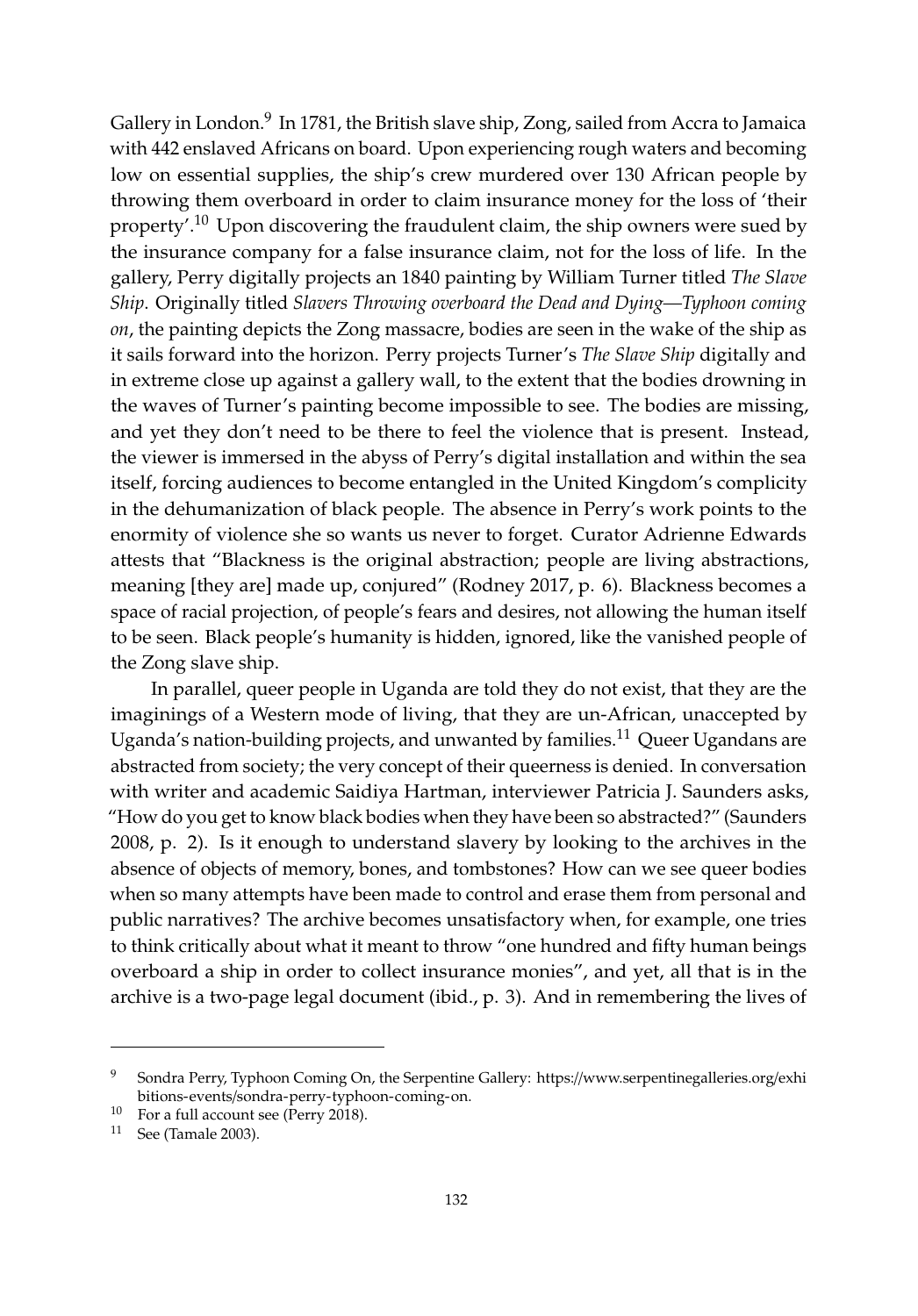queer people, do we care more about legal successes or personal triumphs? In these cases, relating such accounts becomes both essential and impossible, and, therefore, perhaps the path to follow is that of Hartman's response to Saunder's question. Hartman admits the impossibility of writing "about a history that is this encounter with nothing; or to write about a past that has been obliterated so that even traces aren't left" (ibid., p. 4), and, therefore, the act of "not telling" (ibid., p. 4) sometimes becomes the only way forward. Within *Chain of Love*, the obscurity of the context for queerness is met with a strategic obscurity of aesthetics. The use of abstraction gives agility to the artist who needed to alter the intensity of her voice when the surrounding social and legal risks were in a dangerous state of flux. Not telling all became a way to continue to speak. Through the strategic aesthetic of removal, a strategic loudness is heard. The abstraction within *Chain of Love* responds to the erasure of queer Ugandan bodies. Abstraction, though, is not just about removing or silencing form, but about a specificity of form. The attempt to eliminate queer lives is met with a strategic erasure of the figurative form. Through an abstraction of herself in the work, the artist creates "an explicit parallel between abstraction in art and the abstraction of people" [\(Judah](#page-19-5) [2018,](#page-19-5) p. 11). No bodies are depicted, the work has been figuratively hushed, and yet, at the same time, the work is clearly rooted in a painful "shout" [\(Rodney](#page-20-2) [2017,](#page-20-2) p. 7).

This essay turns to abstract art as a means to learn more about queer lives in Uganda. This is not just a choice of the researcher, but an observation of the way artists in Uganda are using the specificity of abstraction to control who sees and hears their work and who must not. Abstraction is the purposeful and considered removal of some forms, and the tactical inclusion of others. To simply erase or silence form is not enough; this would leave the artist muted. Instead, abstraction is a malleable tool to both fluctuate between being seen and staying safe. But what does it mean to be focusing on artworks that are abstract rather than realistic during such an intensely social situation? What can the movements of metal over wood tell us, as opposed to those of a body? Does abstraction depoliticize?

*3.2. Abstraction: "Freedom from Representational Qualities in Art".*<sup>12</sup>

"Abstraction isn't neutral"

Sondra Perry, 2016.

It is widely known but not always acknowledged that Picasso's *Demoiselles d'Avignon*, considered to be seminal in the early development of both Cubism and modernist art, is the direct result of Picasso's confrontation with African artefacts

<sup>12</sup> Oxford English definition of Abstract, see: https://en.oxforddictionaries.com/definition/abstraction.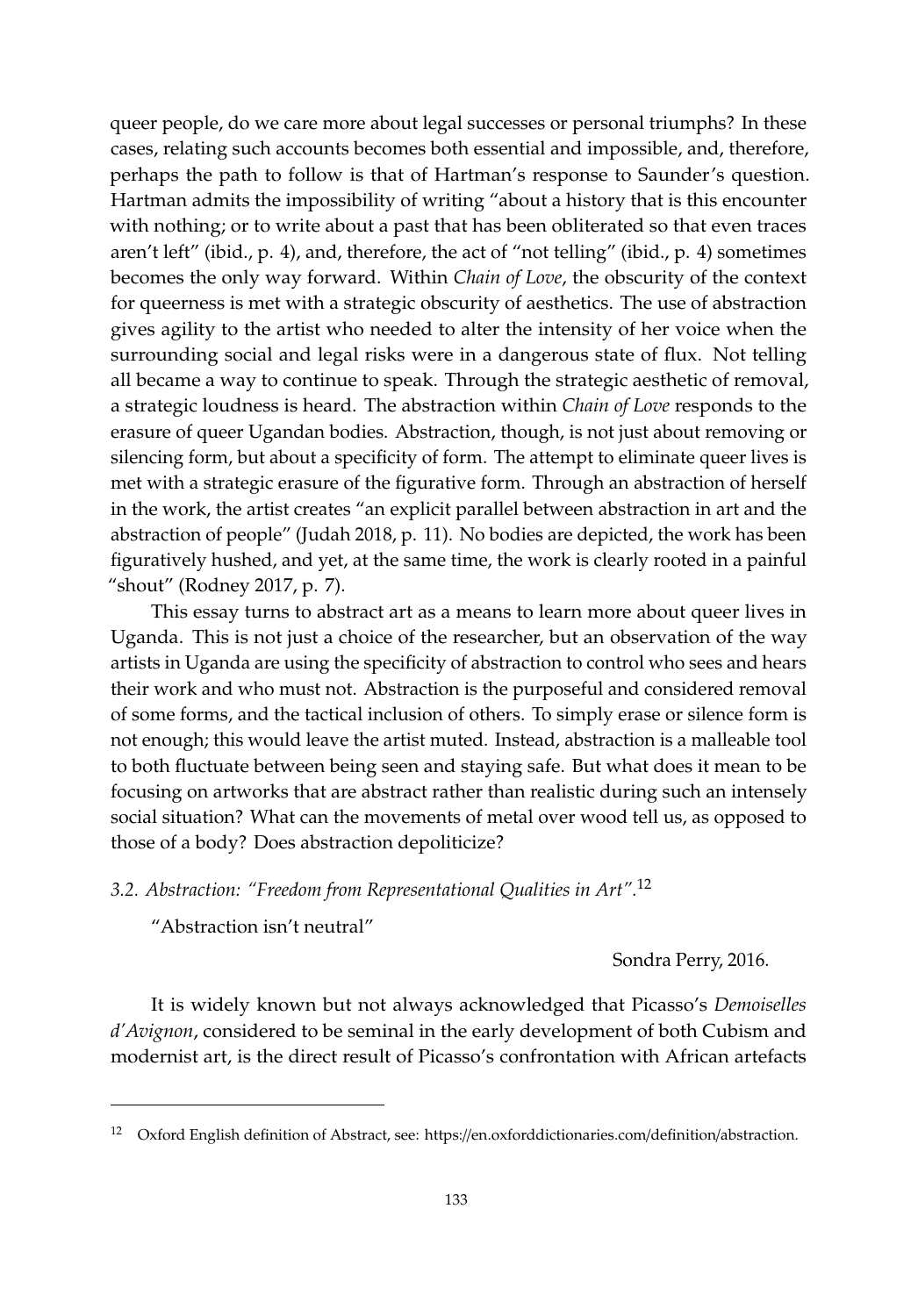[\(Jafa](#page-18-3) [2015,](#page-18-3) p. 244). Arthur Jafa describes in *My Black Death*<sup>13</sup> how, at the time of the creation of the work, Western art was limited by the spatial confinements of the singular perspective of the Renaissance. The artefacts Picasso encountered dramatically shifted his perception of time and space, as the African objects he drew inspiration from were never meant to be viewed from a single vantage point, but rather, to interact with and circulate around bodies. The artefacts Picasso encountered could themselves have agency over the viewer. This was a radical change from Western art which believed it was only the viewing subject that had agency over the viewed object, a highly problematic position when seeing works, for example, about black women created and viewed by white men. In *Demoiselles d'Avignon*, Picasso breaks up the image he is portraying and reassembles it into an abstracted form, giving the viewer the possibility of viewing a work from a multitude of perspectives. But beyond artefacts, Picasso also gained access to photographic postcards of West African women (mostly naked) by Edmund Fortier, a French photographer based in Dakar. The photograph's influence in the creation of *Demoiselles d'Avignon* has also been widely discussed. In the painting, there are five naked women's bodies, three of which are of darker complexion than two. The figurative abstraction of the three darker women's bodies in Picasso's painting is critiqued to denote the rejection of the black body by Europeans. The three women's bodies are stylized, with their faces partially masked and all averting their eyes from the viewer, demonstrating a lack of acceptance of the black body in a white space. The lighter bodies have non-abstracted faces, which both confront and confidently gaze back at the viewer of the painting. The acceptance and full portrayal of the black body would undermine the notion of the white European body being the defining model of humanity, and therefore, the abstraction of blackness in this particular work problematically allowed for a distance from this reality. Abstraction of the black body through paintings such as *Demoiselles d'Avignon* and movements such as Cubism, thus, for Jafa, arise from a "simple refusal of, or resistance to, the ontological fact of black being" (ibid., p. 246).

Today, artists are using abstraction to counter this refusal of, and resistance to, blackness. There is an urgent limitation of black representation in visual art, and yet blackness has a "seemingly unlimited usefulness in the history of modern art" [\(Edwards](#page-18-4) [2015,](#page-18-4) p. 9). Black artists have a particularly close relationship to abstraction, not merely through the well-known influences of, for example, the black jazz movement on Jackson Pollock's abstract paintings (or the impact of African artefacts on Picasso's paintings), but through the early abstract creations of artists such as Barbara Chase-Riboud, Melvin Edwards, and Jack Whitten (ibid., p. 3). Curator Lowery Stokes Sims reminds us of abstraction's historical association with

<sup>13</sup> See [\(Jafa](#page-18-3) [2015\)](#page-18-3).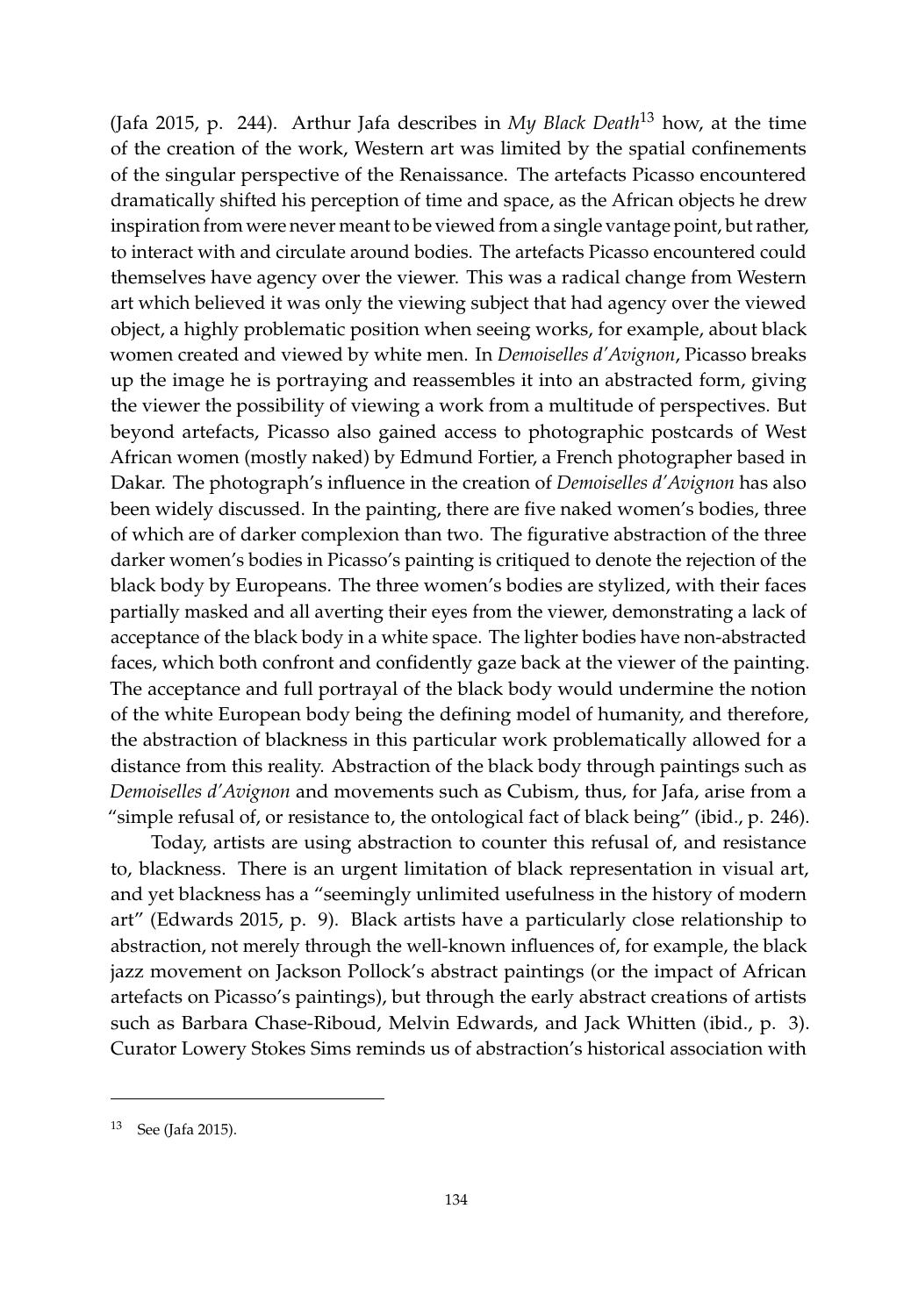blackness: "If you take the track that abstraction came out of African art, then we are just claiming our birth right" [\(Rodney](#page-20-2) [2017,](#page-20-2) p. 7). Abstraction, thus, is not just an art movement rooted in the aesthetic desires of such European and American artists as Kandinsky and Pollock, but one steeped in black historical and political consequences.

There is a current animated and evolving relationship between abstraction and the representation of blackness, with the choices of when and how artists use abstraction being particularly pertinent. As Adrienne Edwards describes through her 2015 exhibition, *Blackness in Abstraction*, <sup>14</sup> "Blackness in abstraction, shifts analysis away from the black artist as subject and instead emphasizes blackness as material, method and mode, insisting on blackness as a multiplicity" [\(Edwards](#page-18-4) [2015,](#page-18-4) p. 2). This ability of abstraction to go beyond the subject and the biographical allows the artist and viewer to see and show beyond all that is legible and established. An aesthetic emerges that drives the art market beyond the desires of audiences to consume a certain type of black figuration, which, as art critic Seph Rodney notes, although it makes the black body visible, can lead to troubling problematics [\(Rodney](#page-20-2) [2017,](#page-20-2) p. 11). Sondra Perry works with abstraction throughout her Serpentine exhibition, shifting perceptions of abstraction as an apolitical technique to an aesthetic tactic with a "tremendous amount of power" which gives Perry "a type of freedom of expression, an expanding of the visual language" [\(Coon](#page-17-2) [2016,](#page-17-2) p. 10). This expansionist ability within abstraction is also seen within *Chain of Love*, as the work turns away from a figurative, indexical representation of queerness and towards a gestural, emotive response. To directly represent the body in *Chain of Love* leaves the artist vulnerable to unwanted and unsympathetic stares. For the queer body, the representational can further misinform by pointing to binaries of normal and abnormal.<sup>15</sup> Furthermore, a realistic representation leaves the work open to risks of audiences sensationalizing the portrayal of a black queer body by mediating other kinds of violent, intrusive, or unwanted narratives. The artist challenges such assumptive and misinformed narratives through abstraction by carefully calibrating how and under what conditions the body is seen. Instead of a figure, a gesture of a scream created by signifiers of entrapment, i.e., a locked padlock, chain, and the nailing of metal onto wood, ensures the work is heard by those who already share a connection with the artist's struggle whilst tactically keeping others out. Abstraction thus becomes a queer strategy to refuse representative norms.<sup>16</sup> By moving away from the representational, *Chain of Love* receives a freedom to communicate.

<sup>14</sup> See [\(Edwards](#page-18-4) [2015\)](#page-18-4).

<sup>15</sup> See [\(Halberstam](#page-18-5) [2018\)](#page-18-5).

<sup>16</sup> See [\(Reuter](#page-20-5) [2015\)](#page-20-5).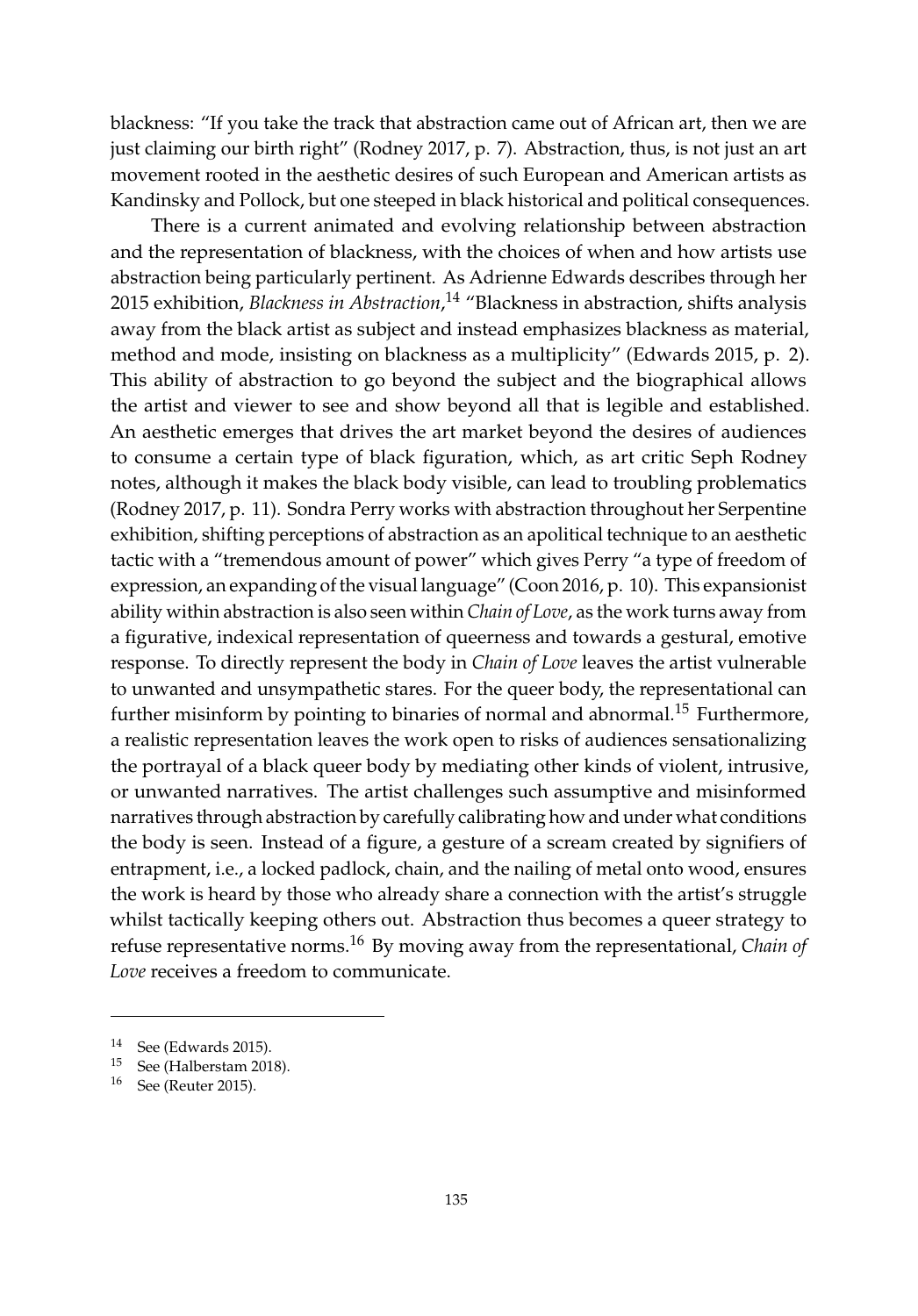A second work created in 2014 by Babirye Leilah, *The Game* (Figure [2\)](#page-10-0), represents what might be interpreted as a hand-drawn chessboard painted onto another piece of discarded wood. It was at the point of making this work that the Anti-Homosexuality Act was signed into law and then, months later, overturned. A violent game was taking place with Uganda's queer communities. Both *Chain of Love* and *The Game* are mixed-media assemblages; the choice of everyday materials points to an urgency to find items in the artist's immediate environment in order to rapidly make a statement about the immediate situation. Both works are less than arm's length in size, again pointing to a rapidity and accessibility of both making and viewing. But, despite being produced in a minimal amount of time, Babirye Leilah's specific use and considered combination of abstract forms sensitively and decisively points to the storyline taking place around her. Through careful consideration of materials and their associated visual signals, Babiyre Leilah was able to continue to speak through her work, even when it was too dangerous for her own body to be present. Critics, however, have accused the artist of turning her back on the struggle by choosing abstraction over a more literal narrative of the situation. Angelo Kakande describes his response to one such critique:

Leilah tries to make a message, a message that is abstract, even too abstract for anyone to understand, this is the strategy. She can't shout, you can't shout in the Uganda Museum. She can't tell anyone what they (the artworks) mean. She'd lose the opportunity to place her statement. Some people say, 'If you're going to make these subdued statements because you fear the sanctions, you better shut up anyway—you're not assisting the struggle.' I don't agree with this—where is David Kato<sup>17</sup>? He is six feet under. [\(Kakande](#page-19-1) [2016\)](#page-19-1)

 $17$  David Kato was a queer Ugandan activist who was brutally murdered in Kampala in 2011.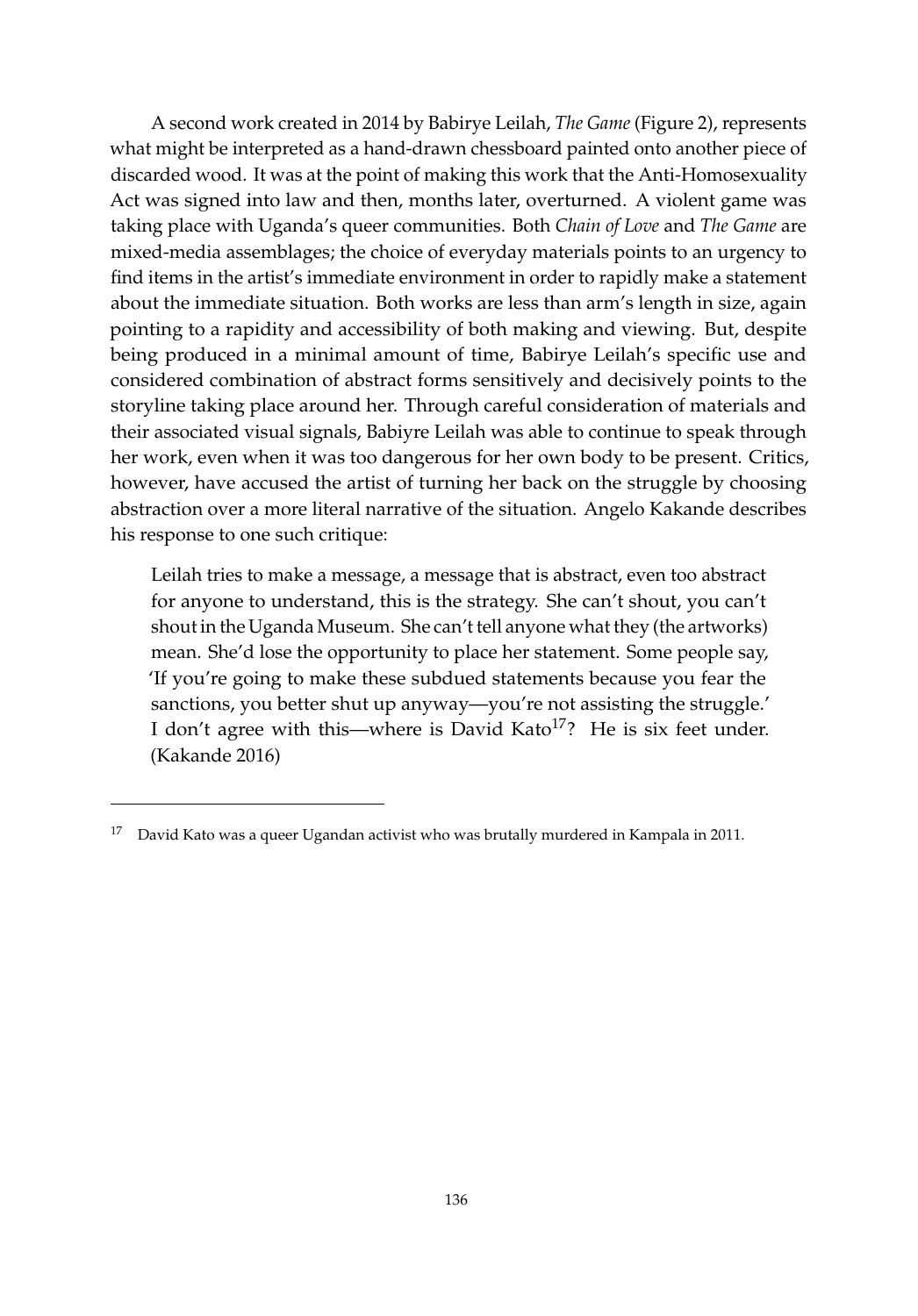<span id="page-10-0"></span>

**Figure 2.** The Game, Babirye Leilah, 2014.

remain unseen. As Zachary Small puts it, "That's a nuance of queer aesthetics that can be hard to parse, that some queer artists indeed find bliss in self-erasure" [\(Small](#page-21-7) [2017,](#page-21-7) p. 9). Other queer Ugandan artists have looked and are continuing to look to the self-erasing tactics of abstraction as a way to find this bliss. Ugandan poet, Gloria Kiconco, comments on their abstracted written work: "People like me have found a new space in the guise of non-belonging" [\(Kiconco](#page-19-6) [2014,](#page-19-6) p. 1). Other artists are using abstraction on themselves by turning to the use of pseudonyms as well as to the play and erasure of their family names in order to continue to produce new work without having their identities directly revealed to families and audiences. It is through the purposeful act of erasure of the figurative and literal that, paradoxically, the freedom to make a new statement is created. By controlling one's visibility, and purposefully playing between visibility and invisibility, abstraction can provide artists with a political agency to choose how they want to be seen and by whom. There's a dignity in silence when it's by choice, rather than force. Abstraction can then be thought of as a purposeful and intentional erasure, an intentional failure of communication. It is the purposefulness of the failure that makes abstraction an act of resistance, a strategy of survival.<sup>18</sup> Purposeful erasure becomes an act of defiance Freedom is complicated, and sometimes it can be derived from choosing to

around queer people, the most infamous example perhaps being an article written in 2011 by

 $18$  See (Halberstam 2011).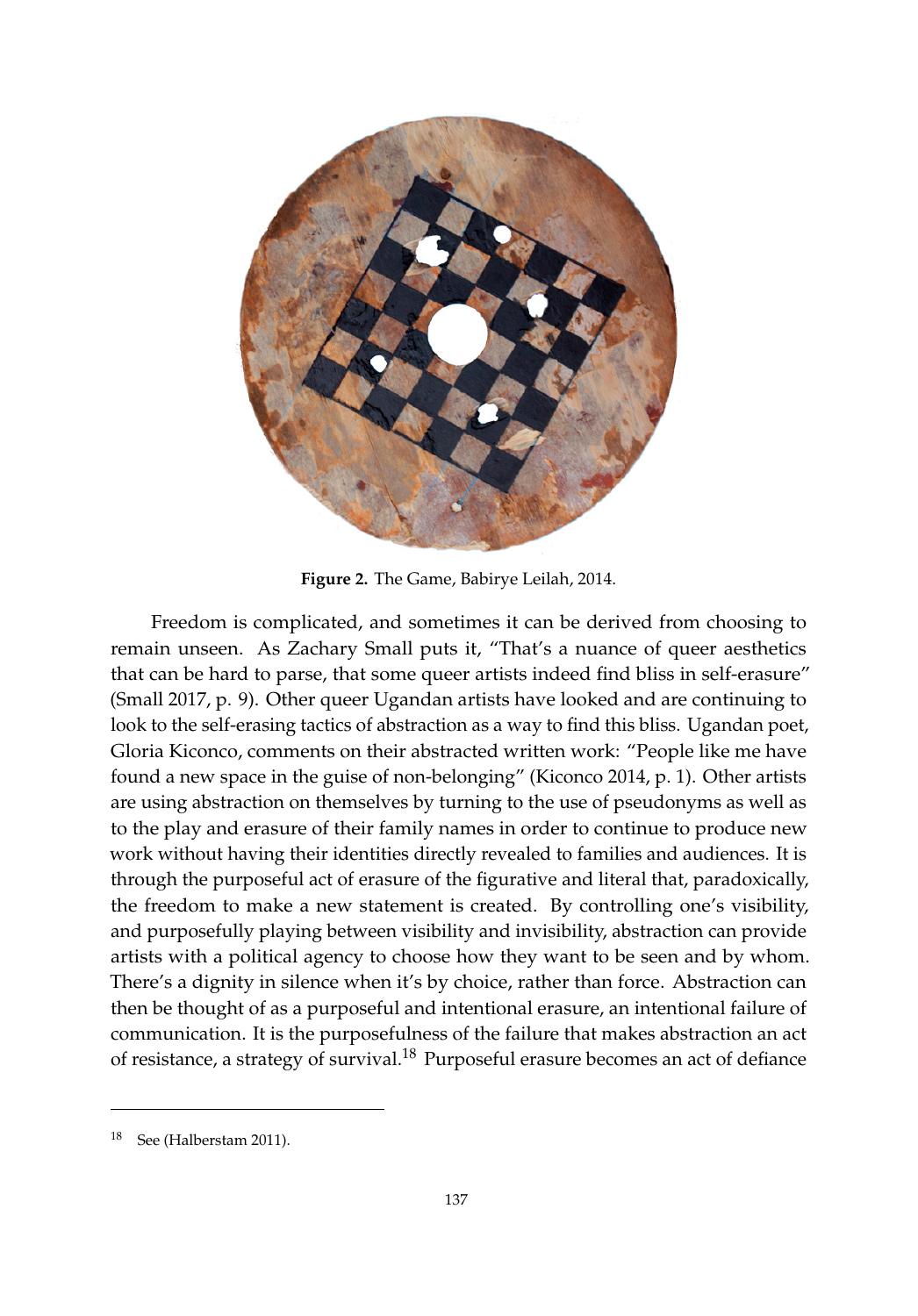against the rigid structures of homophobia, and abstraction becomes a powerful tool with which to visualize queer lives without reliance on representation. However, dangers come with any level of visibility in Uganda. The Ugandan media has used extreme tactics to generate a hypervisibility around queer people, the most infamous example perhaps being an article written in 2011 by the Ugandan magazine Rolling Stone revealing the identity and addresses of alleged gay members of Ugandan society.<sup>19</sup> It was this article that led to the murder of activist David Kato. In 2014, a Ugandan transgender woman recalls her experience of being visually degraded: "I became like a cartoon for the police. They would call the press, every five minutes I was in and out of the cell. They would make me sit there and ask me embarrassing questions, some of which were difficult to answer" [\(Jjuuko and Mutesi](#page-19-3) [2018,](#page-19-3) p. 269). South African author Pumla Dineo Gqola explains that it is inaccurate to claim that black queer bodies are invisible, but that through namings and attacks, they are, in fact, highly visible manifestations of the undesirable.<sup>20</sup> As a queer community refuses to remain silent and visualizes itself through strategic aesthetic tactics, a surrounding social context hyper-visualizes that same community, forcing upon them an unsafe level of exposure and an unchosen narrative. The issue then lies in the control of how the queer community is seen. Can abstraction be a means to reclaim an agency over the way in which queerness presents itself? Or are we just pointing to vagueness?

## *3.3. Abstraction: "the Quality of Dealing with Ideas Rather Than Events".*<sup>21</sup>

Abstraction offers the possibility of a diversity and multiplicity of readings. *Chain of Love* and *The Game* purposefully fail to communicate directly and, in so doing, open up a field of questions and meanings. The artist works with an undisciplined knowledge, giving up on the success of realism in order to pose more questions than answers.<sup>22</sup> This openness empowers the audience to decide upon the reading of the work for themselves, and provides the artist with the ability to communicate ideas beyond just the events taking place at the time in which the work was made. Babiyre Leilah's two artworks produced in 2014 live beyond the events taking place in Kampala; rather, they are an ongoing reminder of the lived experience of queerness in contexts of homophobia, both in and beyond Uganda.

Abstraction, then, rather than pointing to vagueness through the absence of a figure, has the ability to point to a specific openness. Through a purposeful entanglement of queerness and abstract aesthetics, definitions and binaries are not

<sup>19</sup> See [\(Rice](#page-20-6) [2011a,](#page-20-6) [2011b\)](#page-20-7).

<sup>20</sup> See [\(Gqola](#page-18-7) [2011\)](#page-18-7).

<sup>&</sup>lt;sup>21</sup> Oxford English definition of Abstract, see: https://en.oxforddictionaries.com/definition/abstraction.

<sup>22</sup> See [\(Halberstam](#page-18-8) [2005\)](#page-18-8).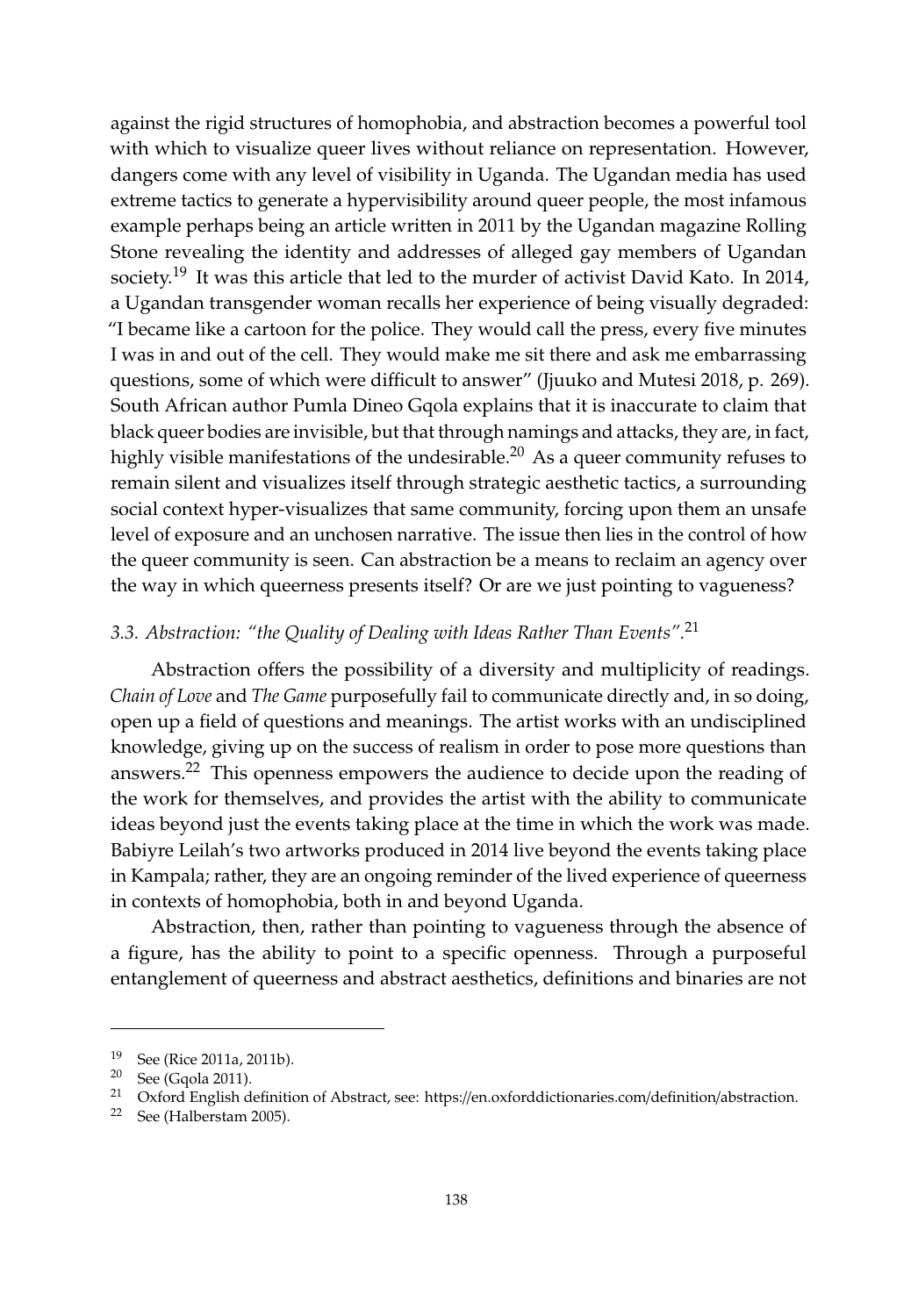allowed to concretize. $^{23}$  Abstraction becomes a method by which to illustrate and pluralize different modes of queerness and queer abstraction, thus creating the ability to reply to Eve Kosofsky Sedgwick's call to both "pluralize and specify" sexuality and gender [\(Sedgwick](#page-20-8) [2008,](#page-20-8) p. 67). Queer abstraction gives us the tools with which to start to understand new possibilities of sexuality and gender beyond monolithic notions, whilst ensuring that intimate localities, histories, and sensitivities are also heard.<sup>24</sup> There is particular importance of this plurality in Uganda. A widely-used argument to disconnect queerness from nation-building (and to force queerness into invisibility) is the accusation that homosexuality is un-African, i.e., that it is a western import.<sup>25</sup> There is a bitter irony to this argument, as Uganda's Penal Code Act was created by the British colonial administration in 1950, with the criminalization of homosexuality being largely a problem for the Commonwealth.<sup>26</sup> Despite there being many divisions along political, social, and ethnic lines in Uganda, and no overarching consensus on what Ugandan identity looks like, Ugandans from all walks of life have come together to present Uganda as definitively not gay, and not a country for homosexuals.<sup>27</sup> This type of identity formation is paving the ground for what writer Jasbir Puar terms homonationalism, the co-opting of homosexual politics into discourses of nationalism.<sup>28</sup> Homosexual rights (or the lack thereof) become the maker of civil society. There is something dangerous and disingenuous about this way of talking about place, to say that homosexuality comes from one location and not another. With this discourse, homosexual rights become a way to distinguish the "modern geographies from the savage", fixing some countries as free and others as oppressed (depending on a country's outlook) [\(Rao](#page-20-9) [2015,](#page-20-9) p. 32). Paradoxically, in 2014, in Uganda we witnessed the passing of the Anti-Homosexuality Act in February while, just a month later, the United Kingdom (Uganda's former colonizer) legalized same-sex marriage. Despite constructing and implementing what is still the current legal framework for homophobia in Uganda, the United Kingdom was

<sup>23</sup> In their article 'Forging Queer Identity with Abstraction' Abe Ahn comments on the exhibition *Surface of Color*, which brings together work by ten artists who use abstraction as a conduit to examine ideas of personal identity, race and queerness 'The works in the show are not interested in universalising gender or sexuality under a single banner but rather in giving accounts of the multiple ways in which queerness can be embodied' [\(Ahn](#page-17-3) [2015\)](#page-17-3).

<sup>24</sup> See [\(Sedgwick](#page-20-10) [1993\)](#page-20-10).

<sup>&</sup>lt;sup>25</sup> See [\(Heerden](#page-18-9) [2018\)](#page-18-9).<br><sup>26</sup> Of the 2.9 billion wh

<sup>26</sup> Of the 2.9 billion who live where same-sex intimacy is a crime, 2.1 billion live in the Commonwealth See: Criminalising Homosexuality: Irreconcilable with Good Governance by the Human Dignity Trust https://[www.humandignitytrust.org](https://www.humandignitytrust.org/wp-content/uploads/resources/1.-Synopsis-and-Recommendations.pdf)/wp-content/uploads/resources/1.-Synopsis-and-Recomme [ndations.pdf.](https://www.humandignitytrust.org/wp-content/uploads/resources/1.-Synopsis-and-Recommendations.pdf)

<sup>27</sup> References from a presentation by Dr. Aida Holly-Nambi at Stanford University titled: *Against the Order of Nature: Queerness and Ugandanness, now and then*, 2015.

<sup>28</sup> See [\(Puar](#page-20-11) [2017\)](#page-20-11).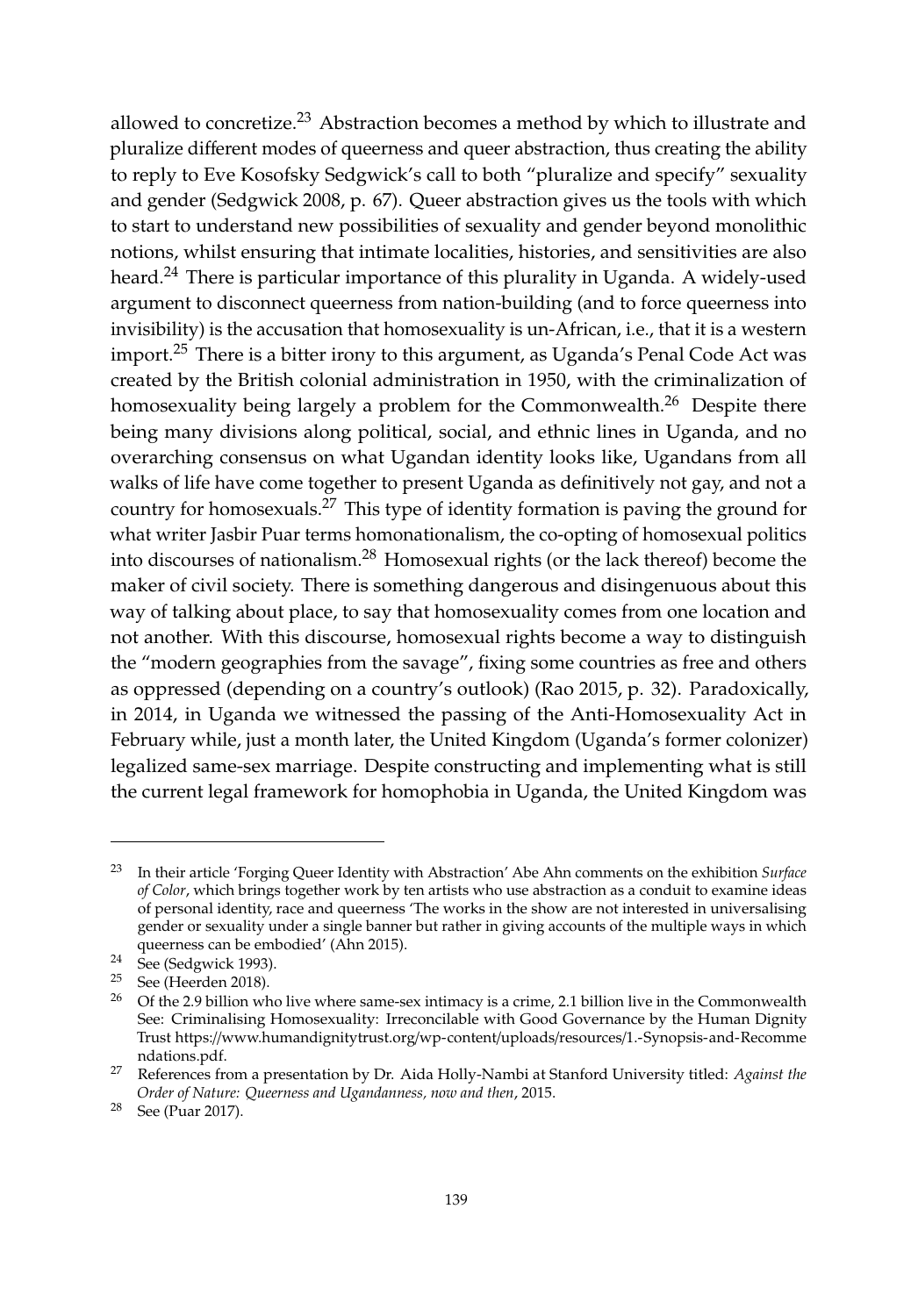accused of a "bullying mentality" by Ugandan officials for threatening to cut aid to Uganda for its anti-homosexuality laws.<sup>29</sup>

In response to Uganda's homonationalist stance, the queer community in Uganda is constructing legal and social arguments highlighting how it was not homosexuality, but homophobia, that was imported through colonial and missionary activities. $30$  Through a plurality of methods including advocacy, legal cases, and the production of visual culture, the queer community is carefully constructing narratives by which to rethink Uganda's attitude to sexuality. Coupled with and adding to this process is a rejection of the terms "gay" and "homosexual" in their most binary form, instead referencing the multiple offerings and understandings queerness can bring. For Thabo Msibi, the term "gay" characterizes a specific group of people and evolved out of a Western "specific cultural history" [\(Msibi](#page-20-12) [2011,](#page-20-12) p. 5), i.e., predominantly a white, middle-class group. Queerness is instead utilized by communities in Uganda to describe the plurality and possibilities of same-sex intimacies and to criticize the binaries of gay and lesbian, homosexual and heterosexual. $31$  Perhaps most importantly, it is through queerness that communities are able to visualize a myriad of sexualities that are disconnected from colonial constructions of what is right, what is wrong, what is ahead, and what is behind. Debunking the myth that homosexuality is a western import, artists and academics are highlighting how same-sex practices predate colonialism in Uganda. Sylvia Tamale gives the example of "the Langi of northern Uganda, where the mudoko dako "males" were treated as women and could marry men" [\(Driberg](#page-18-10) [1923\)](#page-18-10). Perhaps the most well-known, and yet at the same time hidden, case is that of the Buganda monarchy of the Kabaka (king) Mwanga who engaged in numerous same sex practices [\(Faupel](#page-18-11) [1962\)](#page-18-11).<sup>32</sup> By excavating and publishing queer Ugandan histories from a precolonial era, it is clearly revealed that queerness and same-sex intimacies predate the homophobic interventions of the British colonial administration. Alongside these advocacy efforts, East African artists, such as Kenyan filmmaker Jim Chuchu, are producing bodies of work that play with and point to the aesthetics of precolonial queerness. An exhibition produced by Chuchu in 2015, titled *Invocations*, uses abstract signifiers to point to the possibilities of queer lives and to the entanglement of queerness with African spirituality. This spiritual aspect is pertinent, as structures of homophobia in Uganda continue to be fueled and funded by religious (predominantly Christian) institutions.<sup>33</sup> In viewing *Invocations*, the audience is implored to see an aesthetic

<sup>&</sup>lt;sup>29</sup> See [\(Uganda Fury at David Cameron Aid Threat over Gay Rights](#page-21-8) [2011\)](#page-21-8).<br><sup>30</sup> See (Kuloba 2014: Rao 2015)

See [\(Kuloba](#page-19-7) [2014;](#page-19-7) [Rao](#page-20-9) [2015\)](#page-20-9).

<sup>31</sup> See [\(Reuter](#page-20-5) [2015\)](#page-20-5).

<sup>32</sup> See [\(Faupel](#page-18-11) [1962\)](#page-18-11).

<sup>33</sup> See [\(Lusimbo and Bryan](#page-19-8) [2018\)](#page-19-8).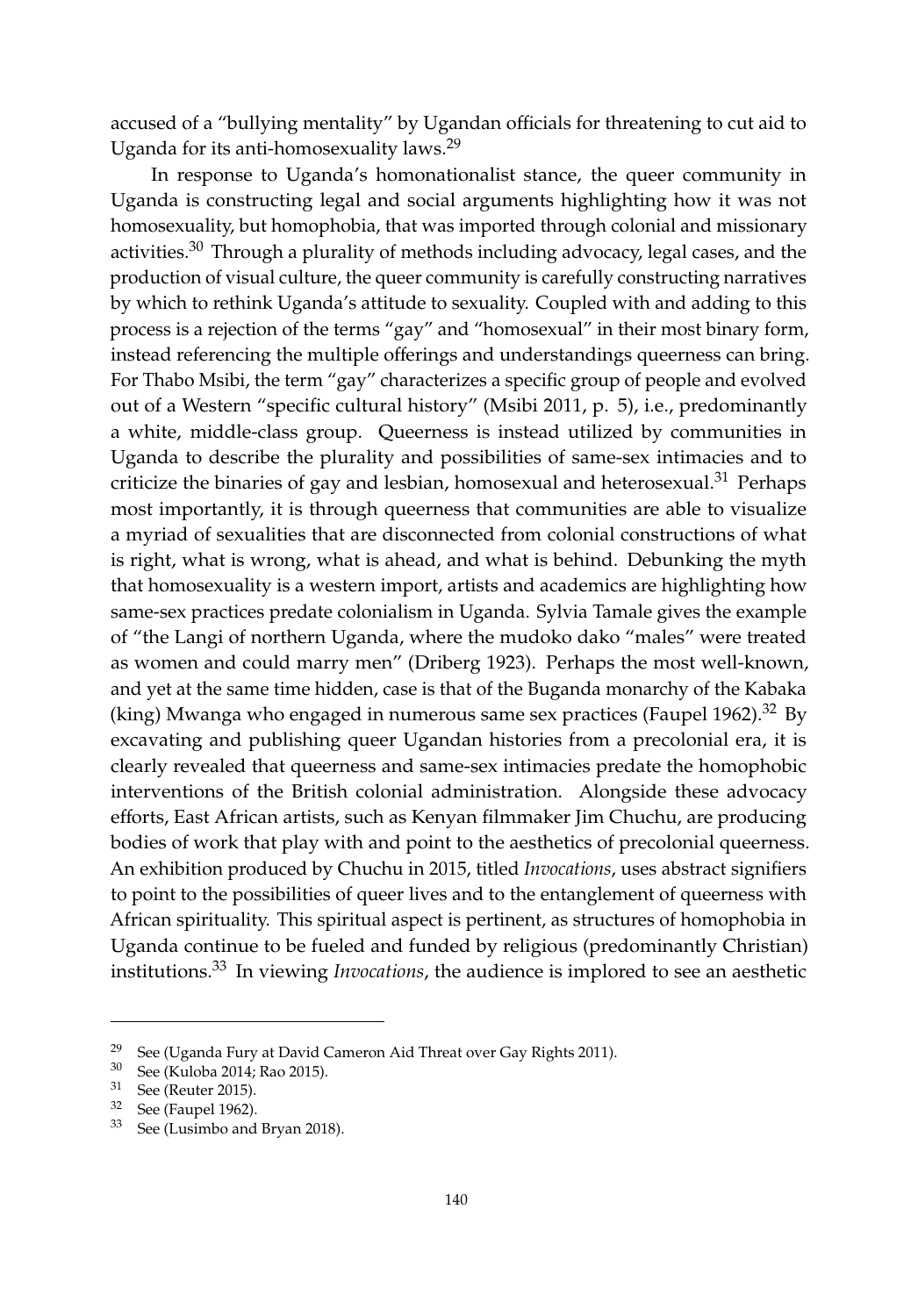of the future that looks to the precolonial in order to create a contemporary queer aesthetic.<sup>34</sup> The expansive possibilities of abstraction allow for such an exploration of queerness. Through queer abstraction, the artist can take the viewer on a journey beyond a specific event and into notions of what a queer future could look like in a space like today's Uganda.

## **4. Seeing New Queer Futures through Abstraction**

Queerness is purposefully slippery; it gives a name to what rigid modes of heterosexuality leave out.<sup>35</sup> Like abstraction, queerness has its own story of anarchy and defiance. In the 1980s, the word queer was reclaimed from a term of abuse to a concept that purposefully celebrates its own oddity and strangeness.<sup>36</sup> It can be argued that in the 1980s, a queer aesthetic was born in the wake of the feminist movement and the AIDS crisis. $37$  It can also be argued that these canonical observations rely heavily on a Euro- and North American-centric gaze. However, although queer theory has its theoretical background in the US-American queer movement of the 1990s, it does not mean that the theoretical framework itself is always chained to the concepts used within that context.<sup>38</sup> Scholars such as Stella Nyanzi, Tavia Nyong'o, Jasbir Puar, and (the late) José Esteban Muñoz define their research as queer and continuously challenge Western concepts. Queerness is a critical term owned by communities in Uganda to challenge the binaries of homoand hetero- sexuality which serves to move away from historical colonial references of sexuality and to open up communities to more plural interpretations of same-sex intimacies. Thus, queerness is a term of expansive possibilities. An umbrella term, not grounded in any geographical region, around which a myriad of possibilities of gender and sexuality can be debated.

Queerness, when viewed through productions of visual culture, becomes a technique of "doing" rather than "being". Queerness becomes a performative of the disruptive, and a disruptive of the norm.<sup>39</sup> It has the radical potential to break down assumptions and break up conventions. Rather than a sexual identity tied to the biography of the artist, the expansive possibilities of a queer aesthetic allow us to see all that is beyond the legible and the established. For José Esteban Muñoz, queerness is such an expansive term that it is not yet even here but can be seen as an ideality. "Put another way, we are not yet queer, but we can feel (queerness) as the warm

<sup>34</sup> See [\(Chuchu\)](#page-17-4).

<sup>35</sup> See [\(Pilcher](#page-20-13) [2017\)](#page-20-13).

 $rac{36}{37}$  Ibid.

See [\(Kornak](#page-19-9) [2015\)](#page-19-9).

<sup>38</sup> See [\(Gunkel](#page-18-12) [2010\)](#page-18-12).

<sup>39</sup> See [\(Lancaster](#page-19-10) [2017\)](#page-19-10).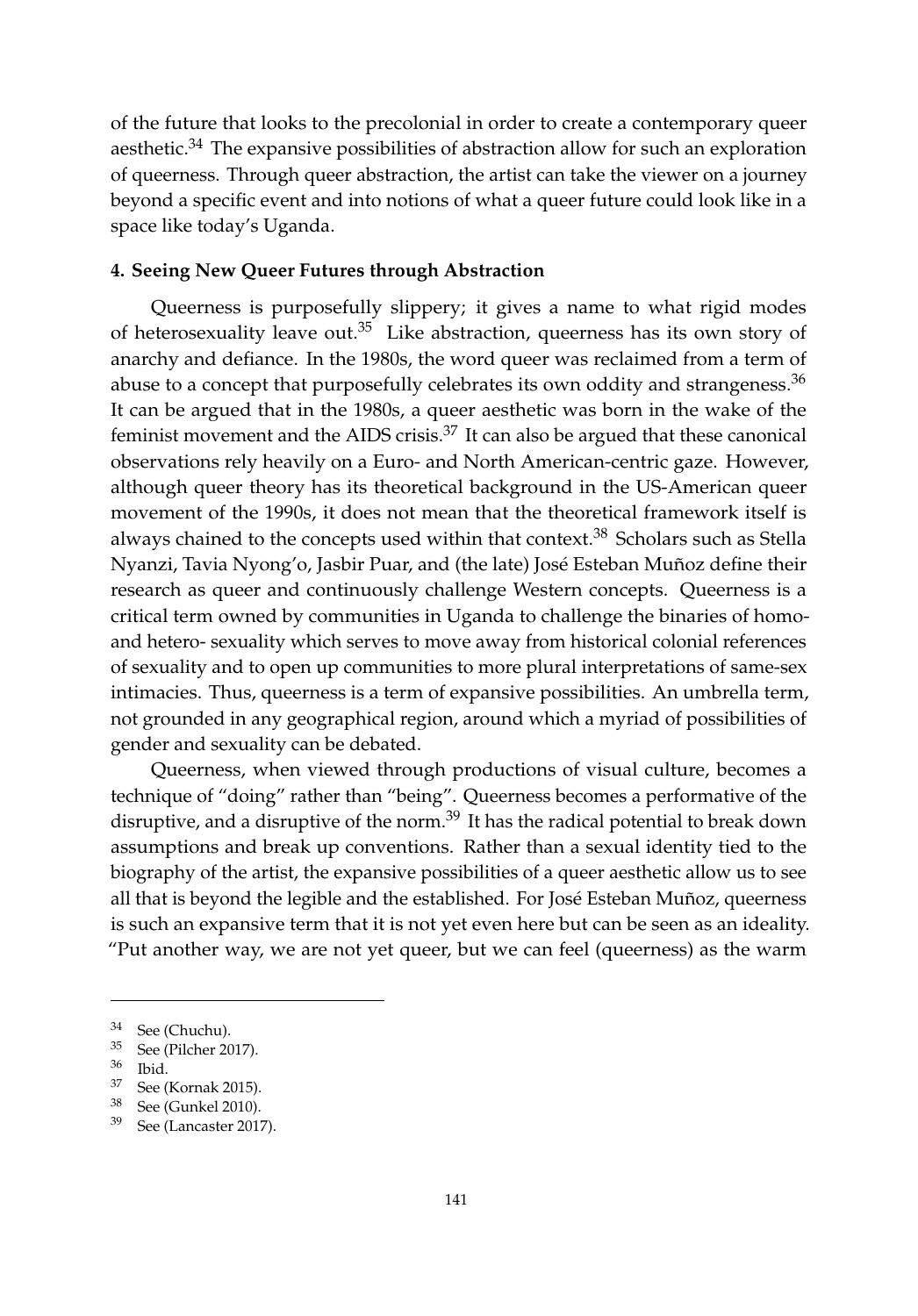illumination of a horizon imbued with potentiality [\(Muñoz](#page-20-14) [2009,](#page-20-14) p. 1)". Queerness thus becomes an active place for imaginations. Visualizing queerness, perhaps through the two symmetrical holes of *Chain of Love*, one might envisage other possible ways of being in the world, ways of being where anti-queerness and anti-blackness may not exist. The visualizing of queerness, though, can be complicated; how can you see something that is so elusive, something that is not a thing but rather a way of doing or a potential way of being? Despite its expansive potentialities, queerness is still a difficult and dangerous aesthetic to visualize in Uganda: difficult, due to the impossibility of visualizing a theory that is in constant flux, and dangerous, due to the vehement social, legal, and physical oppression to which queer people are subjected. Abstraction both adds to and carves a path through these challenges. $^{40}$  Abstraction can complicate the desire to express oneself visually, by muddling and complicating queerness and the queer aesthetic through its ability to simultaneously mask and signal difference. Abstraction becomes "a subtle mask that gestures to the queer identity hiding beneath it" [\(Small](#page-21-7) [2017,](#page-21-7) p. 10). This complication, however, is no bad thing, especially within Kampala's current climate. Through abstraction, artists are given a choice regarding their own visibility, a choice between how exposed you want to become, including not wanting to be seen at all.<sup>41</sup> Through abstraction, an artist can retain some control of what they communicate, they can open and close the door for an audience, allowing those they want to enter into their refuge to do so, and keeping others safely out. Kenyan fashion stylist, Sunny Dolat describes such tactics of abstraction: "We have coded ways of speaking to each other, we use ambiguity to see what's underneath. We could be violently inappropriate without anyone knowing about it, there's a power in this" [\(Dolat](#page-18-13) [2017\)](#page-18-13). This power is critical, especially when anti-homosexual legal and social agendas intensify, putting pressure upon the lives and freedoms of queer people. Muñoz also assures us that it is through the artworks themselves that we see the possibilities of queerness:

The artist's representational practice helps us see the not-yet conscious, knowable only as a feeling of utopia and experienced through the anticipatory illumination of art. The visual language that emerges is sometimes loud, and sometimes barely seen: indeed, to access queer visuality we may need to squint, to strain our vision and force it to see otherwise, beyond the limited vista of the here and now. [\(Muñoz](#page-20-14) [2009,](#page-20-14) p. 7)

<sup>40</sup> See [\(Small](#page-21-7) [2017\)](#page-21-7).

<sup>41</sup> Whilst curating *FOUND: Queer Archaeology; Queer Abstraction* curator Avram Finkelstein asks "if abstraction might become a refuge, a place of experimentation and nest-making for queer artists". See [\(Finkelstein](#page-18-14) [2017\)](#page-18-14).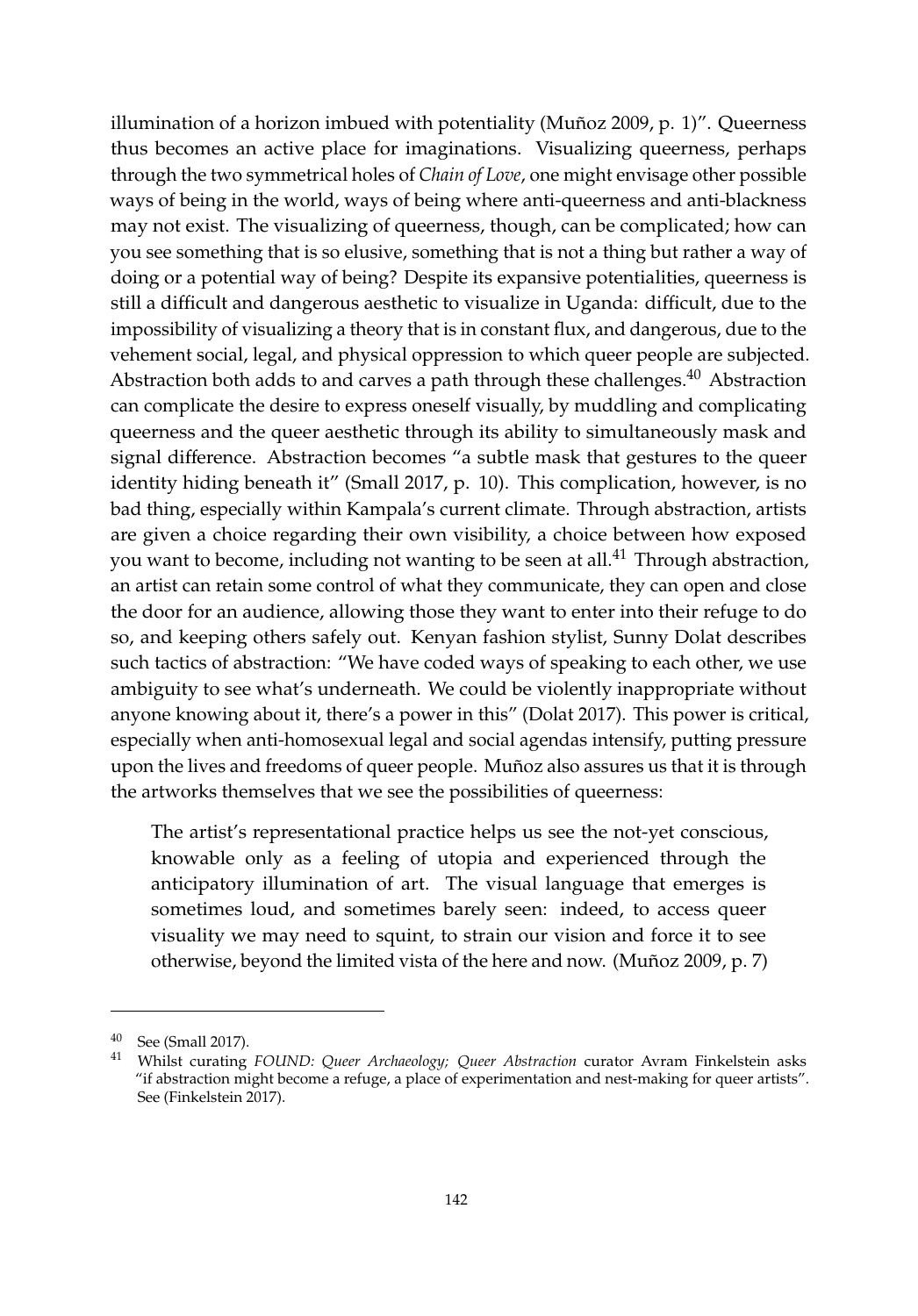Visualizing queerness allows us to see new potential for how we might understand ways of being in the world together. The expansive and active nature of queerness ensures that these perspectives are ever changing. But, sometimes, to view these narratives we need tactics and tools, especially in contexts where such visualities are banned. Abstraction, with its plural abilities, becomes such a tool. Through abstraction, the artist and their artwork can hint at the radical possibilities of queerness, urging their audiences to see into their work and to see their illumination of a horizon imbued with queer potentiality.

### **5. Conclusion**

"The thing that they can no longer say is that we do not exist".

Frank Mugisha, Executive Director of Sexual Minorities Uganda, 2016

There is a power and importance of being seen. Speaking of lesbian photography in 1981, Joan E. Biren described the method of defining oneself through the creation of an oral, written, and visual language. $42$  Biren noted that "without a visual identity we have no community, no support network, no movement. Making ourselves visible is a political act. Making ourselves visible is a continual process" [\(Biren](#page-17-5) [1983,](#page-17-5) p. 81). It is through visual evidence that queer people are documented to exist, and it is through this visual evidence that others can be held to account. Abstraction provides artists with the aesthetic tools with which to ensure that a queer visual archive both grows and is seen, within and beyond the borders of Uganda. Through this ongoing visualization, coupled with purposeful visual refusals, the queer community in Uganda ensures that it can be acknowledged, safeguarded, and celebrated.

Jane Wothaya Thirikwa explains how the introduction of sexual diversity into public discourse is an extreme challenge for organizations due to the nonexistence of visibility channels. $43$  A leading media house in Uganda, the Vision Group, had (and still has) an editorial policy that prevents the publication or broadcasting of content, including advertisements, that "propagates" homosexuality, and can publish only content from the president, parliament, or courts [\(Jjuuko and Mutesi](#page-19-3) [2018,](#page-19-3) p. 32). The production of visual culture in Uganda today is under pressures of censorship; in February, 2019, the Ugandan government announced plans to introduce new regulations restricting artistic freedom of expression [\(Freemuse](#page-18-15) [2019,](#page-18-15) p. 6). This is a dangerous space in which to be. South African visual activist Zanele Muholi tells us: "If there are legal restrictions placed upon the visualisation of queerness, it is not just subjects and materials and texts that are not visible, but also no categories are

<sup>42</sup> See [\(Biren](#page-17-5) [1983\)](#page-17-5).

<sup>43</sup> See [\(Thirikwa](#page-21-2) [2018\)](#page-21-2).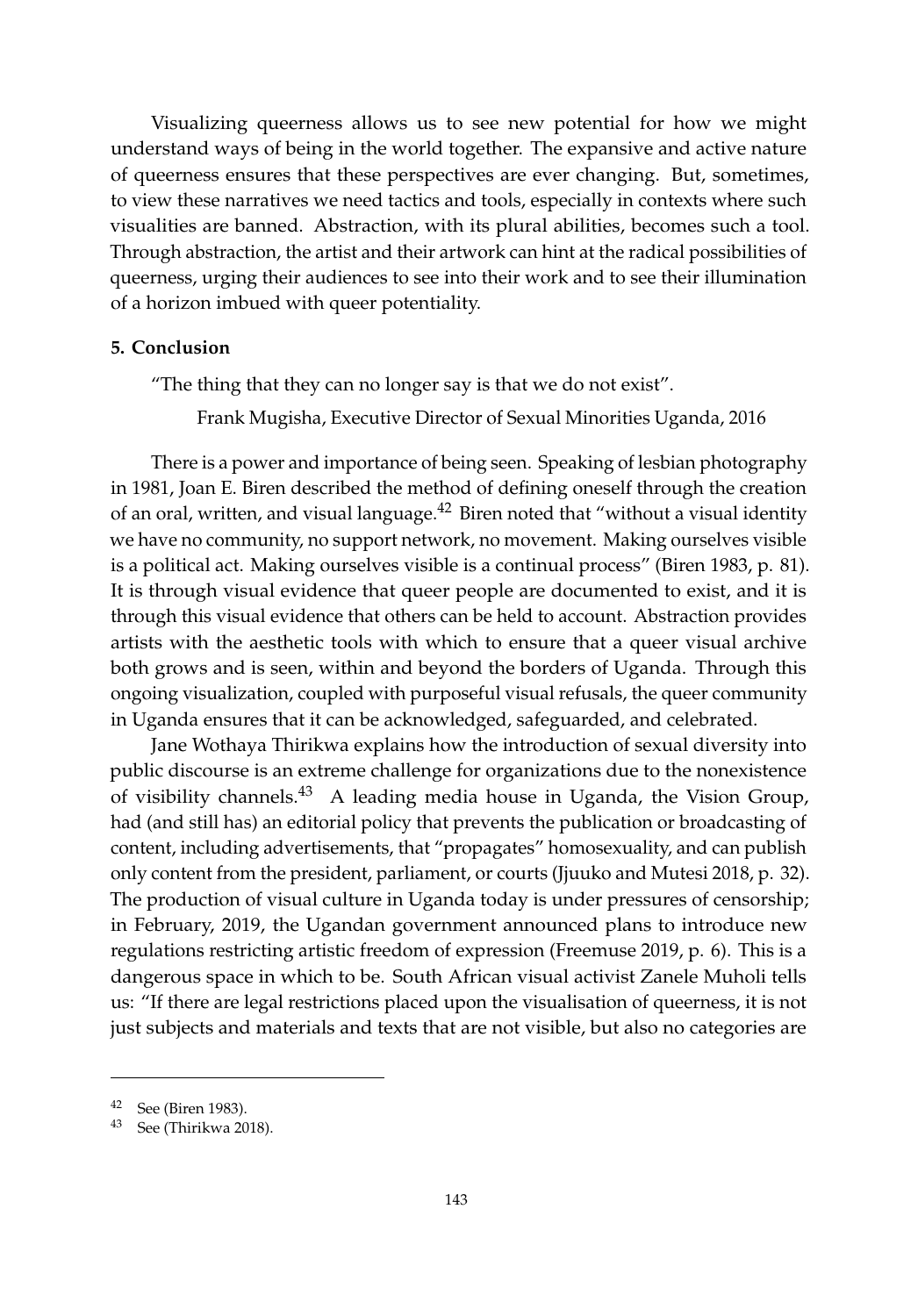produced for the cultural products and the subjectivities of queer subjects" [\(Muholi](#page-20-15) [2012,](#page-20-15) p. 113). Without the visualization of queerness, a community has no chance of survival, there are no reference points with which to create relationships and connections, and the chances for a network and a movement of support to develop are erased. The inclusion of archival visual culture gives us the opportunity to understand not just the way things were, but the way they felt.<sup>44</sup> The erasure of queer visuals means that not only does queerness become invisible, so do the stories of those that suffered most from violence.

Despite restrictions and the current context for queerness in Kampala today, artists are coming together to create communities that support the production of visual culture, pointing and hinting at a queer visuality. The production of artworks such as *Chain of Love* are seeping through the gaps of censorship, ensuring that queer Ugandan stories have a place in the archive. Through the tactic of abstraction, this community is choosing by whom it wants to be heard. By altering a visual language from one that is loud to one that is barely seen, artists are creating codes of visibility that are legible to those they want to keep in, locking out those who do not deserve to see their story.

### **References**

- <span id="page-17-3"></span>Ahn, Abe. 2015. Forging Queer Identity with Abstraction. *Hyperallergic*. Available online: https://hyperallergic.com/243093/[forging-queer-identity-with-abstraction](https://hyperallergic.com/243093/forging-queer-identity-with-abstraction/)/ (accessed on 3 February 2019).
- <span id="page-17-0"></span>Akinyemi, Aaron. 2016. 'His Death Made Us Stronger': Uganda's LGBT Groups on David Kato's Murder. *The Guardian*. January 26 Online Edition. Available online: https://www.theguardian.com/world/2016/jan/26/[uganda-lgbt-groups-david-k](https://www.theguardian.com/world/2016/jan/26/uganda-lgbt-groups-david-kato-murder-5-years-on) [ato-murder-5-years-on](https://www.theguardian.com/world/2016/jan/26/uganda-lgbt-groups-david-kato-murder-5-years-on) (accessed on 17 August 2019).
- <span id="page-17-5"></span>Biren, Joan E. 1983. Lesbian Photography—Seeing through Our Own Eyes. *The Blatant Image: A Magazine of Feminist Photography* 1: 81–96. Available online: https://[repository.upenn.e](https://repository.upenn.edu/cgi/viewcontent.cgi?article=1214&context=svc) du/cgi/[viewcontent.cgi?article](https://repository.upenn.edu/cgi/viewcontent.cgi?article=1214&context=svc)=1214&context=svc (accessed on 31 December 2018).
- <span id="page-17-1"></span>Branson, Richard. 2013. Boycott Uganda over gay rights. *BBC News*. December 24. Available online: https://www.bbc.com/news/[world-africa-25506754](https://www.bbc.com/news/world-africa-25506754) (accessed on 20 October 2018).
- <span id="page-17-4"></span>Chuchu, Jim. 2015 Invocations. Online. Jim Chuchu. Available online: http://[www.jimchuchu.](http://www.jimchuchu.com/invocations) com/[invocations](http://www.jimchuchu.com/invocations) (accessed on 24 September 2019).
- <span id="page-17-2"></span>Coon, Ella. 2016. 'Abstraction Isn't Neutral': Sondra Perry on the NCAA, Subjecthood, and Her Upcoming Projects. *Artnews*. March 15. Available online: http://www.artnews.com/2016/03/15/[abstraction-isnt-neutral-sondra-perry-on](http://www.artnews.com/2016/03/15/abstraction-isnt-neutral-sondra-perry-on-the-ncaa-subjecthood-and-her-upcoming-projects/)[the-ncaa-subjecthood-and-her-upcoming-projects](http://www.artnews.com/2016/03/15/abstraction-isnt-neutral-sondra-perry-on-the-ncaa-subjecthood-and-her-upcoming-projects/)/ (accessed on 21 March 2019).

<sup>44</sup> See (Velá[zquez](#page-21-9) [2015\)](#page-21-9).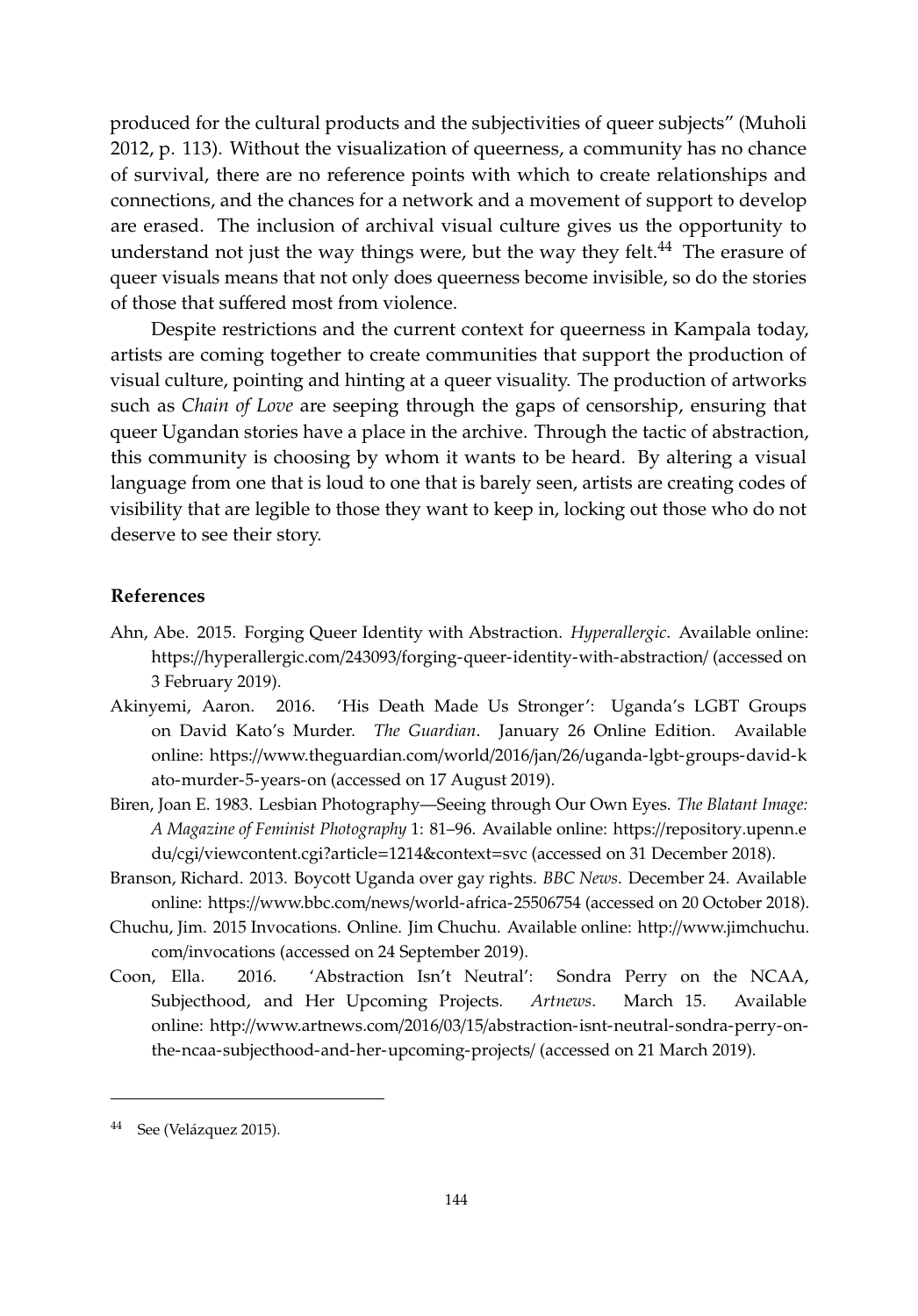<span id="page-18-13"></span><span id="page-18-10"></span>Dolat, Sunny. 2017. *Interview with Sunny Dolat*, Interview by Rocca Holly-Nambi. September. Driberg, Jack Herbert. 1923. *The Lango: A Nilotic Tribe of Uganda*. London: T. Fisher Unwin Ltd. Edwards, Adrienne. 2015. *Blackness in Abstraction*. London: Pace Gallery.

<span id="page-18-4"></span><span id="page-18-0"></span>Fallon, Amy. 2014. Uganda Politicians Celebrate Passing of Anti-Gay Laws. *The Guardian*. February 24. Available online: https://[www.theguardian.com](https://www.theguardian.com/world/2014/feb/24/uganda-president-signs-anti-gay-laws)/world/2014/feb/24/uganda [-president-signs-anti-gay-laws](https://www.theguardian.com/world/2014/feb/24/uganda-president-signs-anti-gay-laws) (accessed on 17 September 2018).

<span id="page-18-14"></span><span id="page-18-11"></span>Faupel, John F. 1962. *African Holocaust: The Story of the Uganda Martyrs*. New York: P.J. Kennedy. Finkelstein, Avram. 2017. FOUND: Queerness as Archaeology. Available online: https://[www.](https://www.leslielohman.org/project/found-queerness-as-archeology/)

- leslielohman.org/project/[found-queerness-as-archeology](https://www.leslielohman.org/project/found-queerness-as-archeology/)/ (accessed on 4 July 2018).
- <span id="page-18-15"></span>Freemuse. 2019. Uganda: Artists Should Not Have to Seek Government Approval to Make Their Art. Available online: https://freemuse.org/news/[uganda-artists-should-not-have](https://freemuse.org/news/uganda-artists-should-not-have-to-seek-government-approval-to-make-their-art/) [-to-seek-government-approval-to-make-their-art](https://freemuse.org/news/uganda-artists-should-not-have-to-seek-government-approval-to-make-their-art/)/ (accessed on 28 February 2019).
- <span id="page-18-7"></span>Gqola, Pumla Dineo. 2011. Through Zanele Muholi's Eyes: Re/Imagining Ways of Seeing Black Lesbains. In *African Sexualities: A Reader*. Nairobi, Kenya: Pambazuka Press, vol. 1, pp. 622–29.
- <span id="page-18-12"></span>Gunkel, Henriette. 2010. *The Cultural Politics of Female Sexuality in South Africa*, 1st ed. 270 Madison Avenue. New York: Routledge.
- <span id="page-18-8"></span>Halberstam, Jack. 2005. *In a Queer Time and Place: Transgender Bodies, Subcultural Lives*. New York: New York University Press.
- <span id="page-18-6"></span>Halberstam, Jack. 2011. *The Queer Art of Failure*, 1st ed. Durham: Duke University Press.
- <span id="page-18-5"></span>Halberstam, Jack. 2018. Unbuilding Gender. *Places Journal*. Available online: https://[doi.org](https://doi.org/10.22269/181003)/10 .22269/[181003](https://doi.org/10.22269/181003) (accessed on 31 March 2019). [\[CrossRef\]](http://dx.doi.org/10.22269/181003)
- <span id="page-18-2"></span>Harding, Andrew. 2014. Uganda Court Annuls Anti-Homosexuality Law. *BBC News*. August 1. Available online: https://www.bbc.co.uk/news/[world-africa-28605400](https://www.bbc.co.uk/news/world-africa-28605400) (accessed on 6 October 2018).
- <span id="page-18-9"></span>Heerden, Gerbrandt van. 2018. So, You Think Homosexuality Is Un-African? Um, Think Again. *The Hu*ffi*ngton Post*. Online Edition. Available online: https://www.huffi[ngtonpost.co.](https://www.huffingtonpost.co.uk/gerbrandt-van-heerden/dispelling-the-myth-that-homosexuality-is-un-african_a_23478498/?guccounter=1&guce_referrer=aHR0cHM6Ly93d3cuZ29vZ2xlLmNvbS8&guce_referrer_sig=AQAAADMBq-2mGJPCcL_C7MUq1KC4mOR40G2I1Z-Dmaz994wee7Cqo23bd1cJhq02tEmIuo3bc3EOOHEHfTKH7FEFhuzaPt7XXUb-O9Q2uefHilMG0xqyQ5M7Cin8MhDvkh_BmQNPtlT3EVgq3gfmxtvlwRA8imthZetmhA4ioim1NCKZ) uk/gerbrandt-van-heerden/[dispelling-the-myth-that-homosexuality-is-un-african\\_a\\_](https://www.huffingtonpost.co.uk/gerbrandt-van-heerden/dispelling-the-myth-that-homosexuality-is-un-african_a_23478498/?guccounter=1&guce_referrer=aHR0cHM6Ly93d3cuZ29vZ2xlLmNvbS8&guce_referrer_sig=AQAAADMBq-2mGJPCcL_C7MUq1KC4mOR40G2I1Z-Dmaz994wee7Cqo23bd1cJhq02tEmIuo3bc3EOOHEHfTKH7FEFhuzaPt7XXUb-O9Q2uefHilMG0xqyQ5M7Cin8MhDvkh_BmQNPtlT3EVgq3gfmxtvlwRA8imthZetmhA4ioim1NCKZ) 23478498/?guccounter=1&guce\_referrer=[aHR0cHM6Ly93d3cuZ29vZ2xlLmNvbS8&g](https://www.huffingtonpost.co.uk/gerbrandt-van-heerden/dispelling-the-myth-that-homosexuality-is-un-african_a_23478498/?guccounter=1&guce_referrer=aHR0cHM6Ly93d3cuZ29vZ2xlLmNvbS8&guce_referrer_sig=AQAAADMBq-2mGJPCcL_C7MUq1KC4mOR40G2I1Z-Dmaz994wee7Cqo23bd1cJhq02tEmIuo3bc3EOOHEHfTKH7FEFhuzaPt7XXUb-O9Q2uefHilMG0xqyQ5M7Cin8MhDvkh_BmQNPtlT3EVgq3gfmxtvlwRA8imthZetmhA4ioim1NCKZ) uce\_referrer\_sig=[AQAAADMBq-2mGJPCcL\\_C7MUq1KC4mOR40G2I1Z-Dmaz994w](https://www.huffingtonpost.co.uk/gerbrandt-van-heerden/dispelling-the-myth-that-homosexuality-is-un-african_a_23478498/?guccounter=1&guce_referrer=aHR0cHM6Ly93d3cuZ29vZ2xlLmNvbS8&guce_referrer_sig=AQAAADMBq-2mGJPCcL_C7MUq1KC4mOR40G2I1Z-Dmaz994wee7Cqo23bd1cJhq02tEmIuo3bc3EOOHEHfTKH7FEFhuzaPt7XXUb-O9Q2uefHilMG0xqyQ5M7Cin8MhDvkh_BmQNPtlT3EVgq3gfmxtvlwRA8imthZetmhA4ioim1NCKZ) [ee7Cqo23bd1cJhq02tEmIuo3bc3EOOHEHfTKH7FEFhuzaPt7XXUb-O9Q2uefHilMG0](https://www.huffingtonpost.co.uk/gerbrandt-van-heerden/dispelling-the-myth-that-homosexuality-is-un-african_a_23478498/?guccounter=1&guce_referrer=aHR0cHM6Ly93d3cuZ29vZ2xlLmNvbS8&guce_referrer_sig=AQAAADMBq-2mGJPCcL_C7MUq1KC4mOR40G2I1Z-Dmaz994wee7Cqo23bd1cJhq02tEmIuo3bc3EOOHEHfTKH7FEFhuzaPt7XXUb-O9Q2uefHilMG0xqyQ5M7Cin8MhDvkh_BmQNPtlT3EVgq3gfmxtvlwRA8imthZetmhA4ioim1NCKZ) [xqyQ5M7Cin8MhDvkh\\_BmQNPtlT3EVgq3gfmxtvlwRA8imthZetmhA4ioim1NCKZ](https://www.huffingtonpost.co.uk/gerbrandt-van-heerden/dispelling-the-myth-that-homosexuality-is-un-african_a_23478498/?guccounter=1&guce_referrer=aHR0cHM6Ly93d3cuZ29vZ2xlLmNvbS8&guce_referrer_sig=AQAAADMBq-2mGJPCcL_C7MUq1KC4mOR40G2I1Z-Dmaz994wee7Cqo23bd1cJhq02tEmIuo3bc3EOOHEHfTKH7FEFhuzaPt7XXUb-O9Q2uefHilMG0xqyQ5M7Cin8MhDvkh_BmQNPtlT3EVgq3gfmxtvlwRA8imthZetmhA4ioim1NCKZ) (accessed on 4 June 2019).
- <span id="page-18-1"></span>Hodes, Rebecca. 2014. Uganda Throws a Party to Celebrate Passing of Anti-Gay Law. *The Guardian*. April 2. Available online: https://[www.theguardian.com](https://www.theguardian.com/world/2014/apr/02/uganda-celebrates-anti-gay-law)/world/2014/apr/0 2/[uganda-celebrates-anti-gay-law](https://www.theguardian.com/world/2014/apr/02/uganda-celebrates-anti-gay-law) (accessed on 3 September 2019).
- <span id="page-18-3"></span>Jafa, Arthur. 2015. *My Black Death, On the Blackness of BLACKNUSS*. New York: Publication Studio Hudson.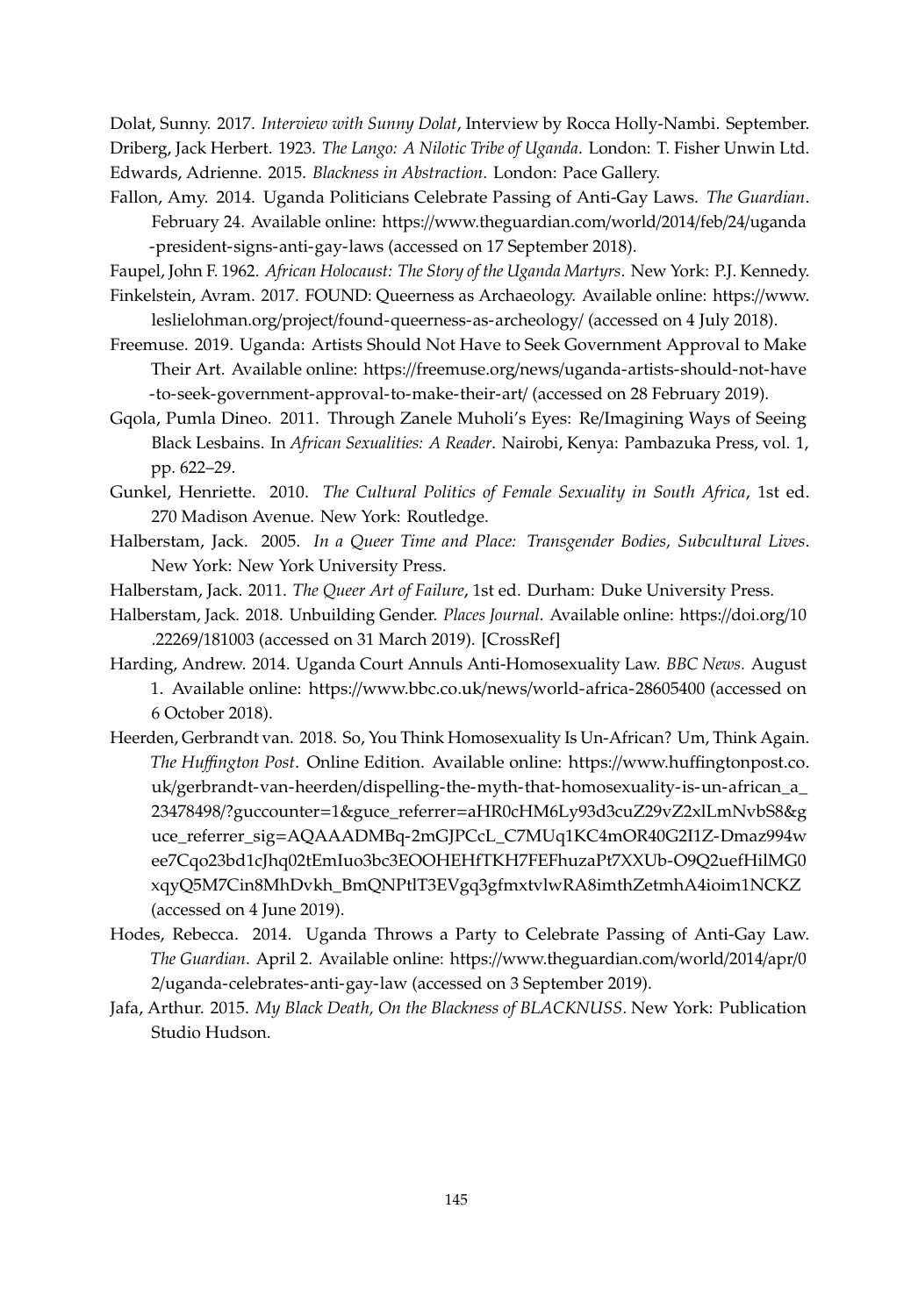- <span id="page-19-3"></span>Jjuuko, Adrian, and Fridah Mutesi. 2018. The Multifaceted Struggle against the Anti-Homosexuality Act in Uganda. In *Envisioning Global LGBT Human Rights: (Neo)Colonialism, Neoliberalism, Resistance and Hope*. Edited by Nancy Nicol, Adrian Jjuuko, Richard Lusimbo, Nick J. Mulé, Susan Ursel, Amar Wahab and Phyllis Waugh. London: School of Advanced Study, University of London, Institute of Commonwealth Studies, pp. 269–306. Available online: [www.jstor.org](www.jstor.org/stable/j.ctv5132j6.18)/stable/j.ctv5132j6.18 (accessed on 1 January 2019).
- <span id="page-19-0"></span>Johnston, Chris. 2014. Uganda Holds First Pride Rally after 'abominable' Anti-Gay Law Overturned. *The Guardian*. August 9. Available online: https://[www.theguardian.com](https://www.theguardian.com/world/2014/aug/09/uganda-first-gay-pride-rally-law-overturned)/wo rld/2014/aug/09/[uganda-first-gay-pride-rally-law-overturned](https://www.theguardian.com/world/2014/aug/09/uganda-first-gay-pride-rally-law-overturned) (accessed on 6 April 2019).
- <span id="page-19-5"></span>Judah, Hettie. 2018. In Sondra Perry's New Show, Digital Tools Make Oppression Visible. *Garage*. March 12. Available online: https://[garage.vice.com](https://garage.vice.com/en_us/article/qvey8p/in-sondra-perrys-new-show-digital-tools-make-oppression-visible)/en\_us/article/qvey8p/in-sond [ra-perrys-new-show-digital-tools-make-oppression-visible](https://garage.vice.com/en_us/article/qvey8p/in-sondra-perrys-new-show-digital-tools-make-oppression-visible) (accessed on 28 March 2019).
- <span id="page-19-4"></span><span id="page-19-1"></span>Kakande, Angelo. 2016. Personal interview. Kampala, Uganda: Makerere University, June.
- Khan, Nora N. 2018. Acquisition: God Object; Acquisition: Source Code. In *Sondra Perry: Typhoon Coming On*. Illustrated, 220. London: Serpentine Galleries and Koenig Books.
- <span id="page-19-6"></span>Kiconco, Gloria. 2014. Available online: http://[www.at-work.org](http://www.at-work.org/en/notebook/gloria-kiconco-notebook/atwork_gloriakiconco_capitolo03_kampala_slide5-5/)/en/notebook/gloria -kiconco-notebook/[atwork\\_gloriakiconco\\_capitolo03\\_kampala\\_slide5-5](http://www.at-work.org/en/notebook/gloria-kiconco-notebook/atwork_gloriakiconco_capitolo03_kampala_slide5-5/)/ (accessed on 13 October 2017).
- <span id="page-19-9"></span>Kornak, Jacek. 2015. *Queer as a Political Concept*. Helsinki: University of Helsinki, Available online: https://[helda.helsinki.fi](https://helda.helsinki.fi/bitstream/handle/10138/152620/queerasa.pdf)/bitstream/handle/10138/152620/queerasa.pdf (accessed on 10 August 2018).
- <span id="page-19-7"></span>Kuloba, Robert. 2014. 'Homosexuality Is Unafrican and Unbiblical': Examining the Ideological Motivations to Homophobia in Sub-Saharan Africa—the Case Study of Uganda. *SBL Annual General Meeting*. Available online: https://[www.academia.edu](https://www.academia.edu/36836851/_Homosexuality_is_Unafrican_and_Unbiblical_Examining_the_Ideological_Motivations_to_Homophobia_in_Sub-Saharan_Africa_the_Case_Study_of_Uganda_1)/36836851/\_H [omosexuality\\_is\\_Unafrican\\_and\\_Unbiblical\\_Examining\\_the\\_Ideological\\_Motivations](https://www.academia.edu/36836851/_Homosexuality_is_Unafrican_and_Unbiblical_Examining_the_Ideological_Motivations_to_Homophobia_in_Sub-Saharan_Africa_the_Case_Study_of_Uganda_1) [\\_to\\_Homophobia\\_in\\_Sub-Saharan\\_Africa\\_the\\_Case\\_Study\\_of\\_Uganda\\_1](https://www.academia.edu/36836851/_Homosexuality_is_Unafrican_and_Unbiblical_Examining_the_Ideological_Motivations_to_Homophobia_in_Sub-Saharan_Africa_the_Case_Study_of_Uganda_1) (accessed on 3 March 2019).
- <span id="page-19-10"></span>Lancaster, Lex Morgan. 2017. The Wipe: Sadie Benning's Queer Abstraction. *Discourse: Journal for Theoretical Studies in Media and Culture* 39: 26. Available online: https://[www.](https://www.academia.edu/34436682/The_Wipe_Sadie_Benning_s_Queer_Abstraction) academia.edu/34436682/[The\\_Wipe\\_Sadie\\_Benning\\_s\\_Queer\\_Abstraction](https://www.academia.edu/34436682/The_Wipe_Sadie_Benning_s_Queer_Abstraction) (accessed on 1 April 2019).
- <span id="page-19-2"></span>Leilah, Babirye. 2016. AtWork, Babirye Leilah, I Care About You. Available online: https://www.at-work.org/en/notebook/[babirye-leilah-notebook](https://www.at-work.org/en/notebook/babirye-leilah-notebook/atwork_leilahbabirye_capitolo03_kampala_slide1-5/)/atwork\_leilahbab [irye\\_capitolo03\\_kampala\\_slide1-5](https://www.at-work.org/en/notebook/babirye-leilah-notebook/atwork_leilahbabirye_capitolo03_kampala_slide1-5/)/ (accessed on 21 August 2018).
- <span id="page-19-8"></span>Lusimbo, Richard, and Austin Bryan. 2018. Kuchu Resilience and Resistance in Uganda: A History. In *Envisioning Global LGBT Human Rights: (Neo)colonialism, Neoliberalism, Resistance and Hope*. Edited by Lusimbo Richard, Nicol Nancy, Jjuuko Adrian, Mulé Nick J., Ursel Susan, Wahab Amar and Waugh Phyllis. London: School of Advanced Study, University of London, pp. 323–46. Available online: http://[www.jstor.org](http://www.jstor.org/stable/j.ctv5132j6.20)/stable/j.ctv5132 [j6.20](http://www.jstor.org/stable/j.ctv5132j6.20) (accessed on 12 April 2019).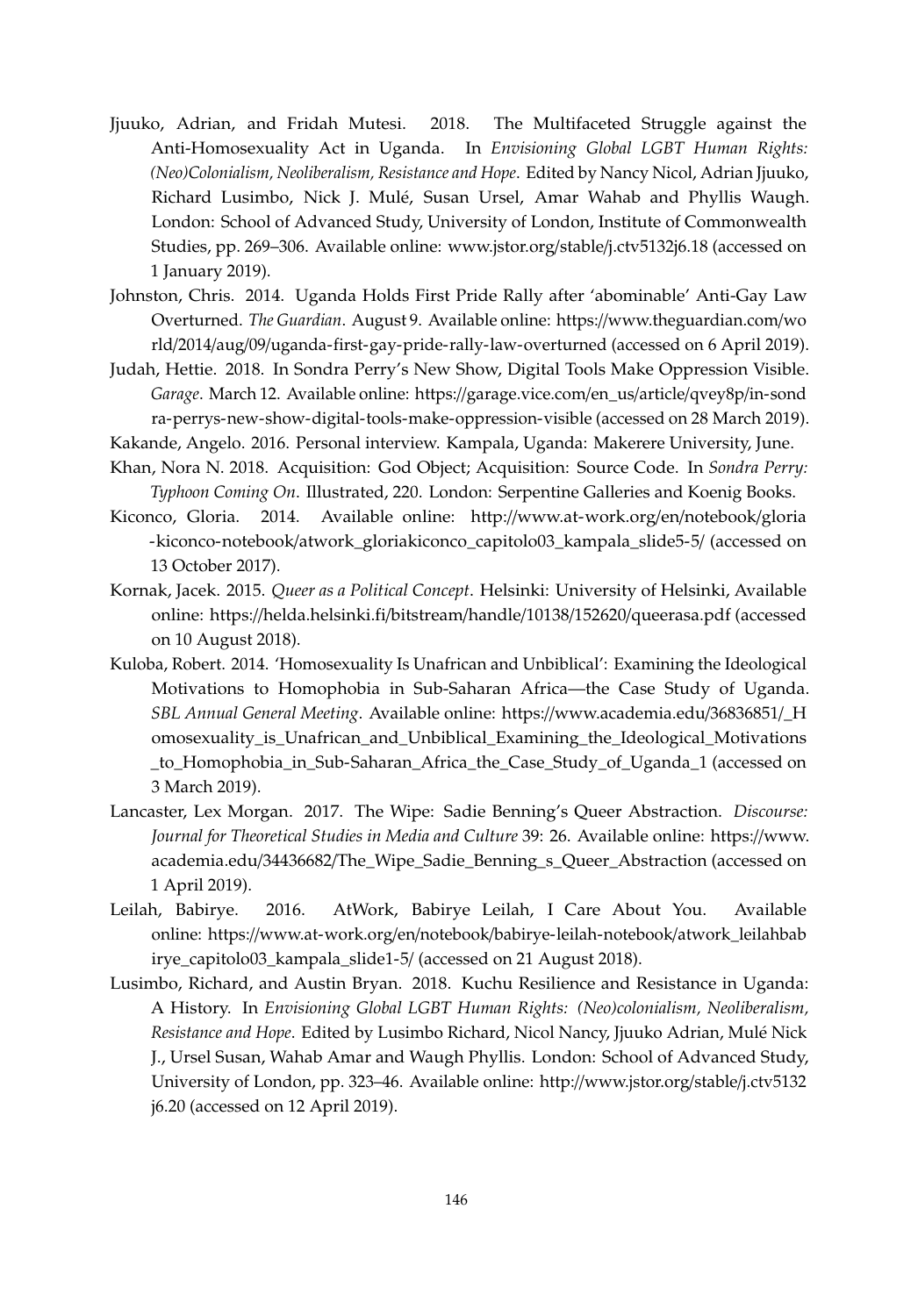- <span id="page-20-12"></span>Msibi, Thabo. 2011. The Lies We Have Been Told: On (Homo) Sexuality in Africa. *Africa Today* 58: 55–77. Available online: https://www.jstor.org/stable/10.2979/[africatoday.58.1.55?seq](https://www.jstor.org/stable/10.2979/africatoday.58.1.55?seq=1#page_scan_tab_contents) =[1#page\\_scan\\_tab\\_contents](https://www.jstor.org/stable/10.2979/africatoday.58.1.55?seq=1#page_scan_tab_contents) (accessed on 4 June 2019). [\[CrossRef\]](http://dx.doi.org/10.2979/africatoday.58.1.55)
- <span id="page-20-0"></span>Mugisha, Frank. 2017. Pride Uganda Has Been Crushed. Please Don't Look Away. *The Guardian*. August 21 Online Edition. Available online: https://[www.theguardian.com](https://www.theguardian.com/commentisfree/2017/aug/21/lgbt-ugandans-pride-uganda)/commentisf ree/2017/aug/21/[lgbt-ugandans-pride-uganda](https://www.theguardian.com/commentisfree/2017/aug/21/lgbt-ugandans-pride-uganda) (accessed on 17 August 2019).
- <span id="page-20-15"></span>Muholi, Zanele. 2012. Faces and Phases. *Transition Magazine* 107: 113–24. Available online: http://www.jstor.org/stable/10.2979/[transition.107.113](http://www.jstor.org/stable/10.2979/transition.107.113) (accessed on 29 December 2018). [\[CrossRef\]](http://dx.doi.org/10.2979/transition.107.113)
- <span id="page-20-14"></span>Muñoz, José Esteban. 2009. *Cruising Utopia: The Then and There of Queer Futurity*. New York: NYU Press.
- <span id="page-20-1"></span>Okeowo, Alexis. 2012. Gay and Proud in Uganda. *The New Yorker*. August 6. Available online: https://www.newyorker.com/news/news-desk/[gay-and-proud-in-uganda](https://www.newyorker.com/news/news-desk/gay-and-proud-in-uganda) (accessed on 2 September 2019).
- <span id="page-20-4"></span>Perry, Sondra. 2018. *Sondra Perry: Typhoon Coming On*. Illustrated. London: Serpentine Galleries.
- <span id="page-20-13"></span>Pilcher, Alex. 2017. *A Queer Little History of Art*, 1st ed. London: Tate Publishing.
- <span id="page-20-11"></span>Puar, Jasbir. 2017. *Terrorist Assemblages. Homonationalism in Queer Times*. Durham: Duke University Press.
- <span id="page-20-9"></span>Rao, Rahul. 2015. Re-Membering Mwanga: Same-Sex Intimacy, Memory and Belonging in Postcolonial Uganda. *Journal of Eastern African Studies* 9: 1–19. [\[CrossRef\]](http://dx.doi.org/10.1080/17531055.2014.970600)
- <span id="page-20-5"></span>Reuter, Margarethe. 2015. About the Concept of Queerness in the African Context. *Freie Universität Berlin* Queer (In-)Visibilities in the Art of Africa and Beyond. Available online: https://[wikis.fu-berlin.de](https://wikis.fu-berlin.de/display/queer/About+the+concept+of+queerness+in+the+African+context)/display/queer/About+the+concept+of+queerness+in +the+[African](https://wikis.fu-berlin.de/display/queer/About+the+concept+of+queerness+in+the+African+context)+context (accessed on 14 March 2019).
- <span id="page-20-6"></span>Rice, Xan. 2011a. Ugandan 'hang Them' Paper Has No Regrets after David Kato Death. *The Guardian*. January 27. Available online: https://[www.theguardian.com](https://www.theguardian.com/world/2011/jan/27/uganda-paper-david-kato-death)/world/2011/j an/27/[uganda-paper-david-kato-death](https://www.theguardian.com/world/2011/jan/27/uganda-paper-david-kato-death) (accessed on 28 February 2019).
- <span id="page-20-7"></span>Rice, Xan. 2011b. Ugandan Gay Activist David Kato's Funeral Marred by Angry Scenes. *The Guardian*. January 28 sec. World News. Available online: http://[www.theguardian.co](http://www.theguardian.com/world/2011/jan/28/gay-activist-david-kato-funeral) m/world/2011/jan/28/[gay-activist-david-kato-funeral](http://www.theguardian.com/world/2011/jan/28/gay-activist-david-kato-funeral) (accessed on 28 February 2019).
- <span id="page-20-2"></span>Rodney, Seph. 2017. How to Embed a Shout: A New Generation of Black Artists Contends with Abstraction. *Hyperallergic*. August 23. Available online: https://hyperallergic.com/389105/[how-to-embed-a-shout-a-new-generation-of](https://hyperallergic.com/389105/how-to-embed-a-shout-a-new-generation-of-black-artists-contends-with-abstraction/)[black-artists-contends-with-abstraction](https://hyperallergic.com/389105/how-to-embed-a-shout-a-new-generation-of-black-artists-contends-with-abstraction/)/ (accessed on 28 March 2019).
- <span id="page-20-3"></span>Saunders, Patricia. 2008. Fugitive Dreams of Diaspora: Conversations with Saidiya Hartman. *Anthurium: A Caribbean Studies Journal* 6: 1–16. Available online: https://[scholarlyrep](https://scholarlyrepository.miami.edu/cgi/viewcontent.cgi?article=1155&context=anthurium) ository.miami.edu/cgi/[viewcontent.cgi?article](https://scholarlyrepository.miami.edu/cgi/viewcontent.cgi?article=1155&context=anthurium)=1155&context=anthurium (accessed on 4 June 2019).
- <span id="page-20-10"></span>Sedgwick, Eve Kosofsky. 1993. *Tendencies*. Durham and London: Duke University Press.
- <span id="page-20-8"></span>Sedgwick, Eve Kosofsky. 2008. *Epistemology of the Closet*. Berkeley: University of California Press.